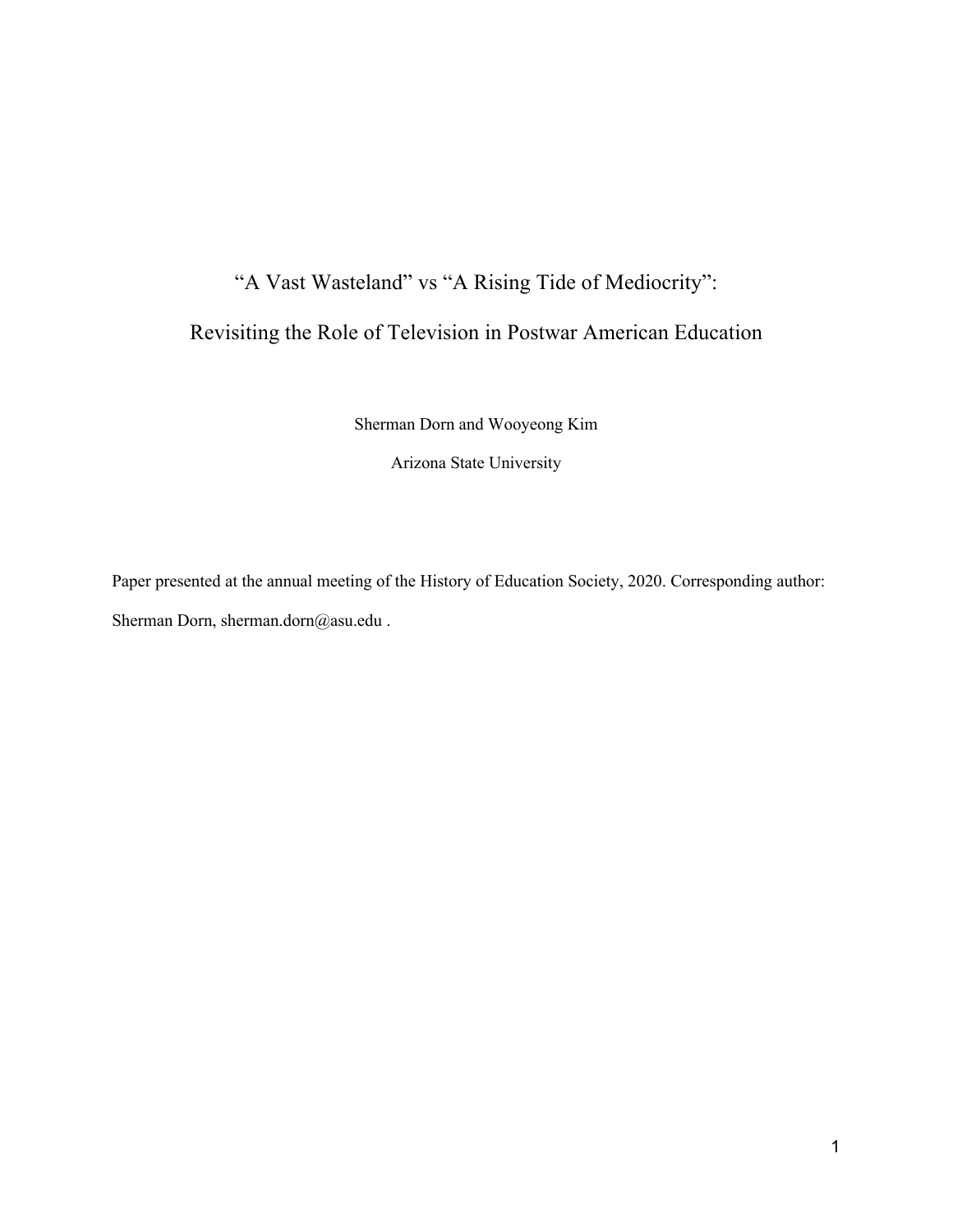# "A Vast Wasteland" vs "A Rising Tide of Mediocrity":

# Revisiting the Role of Television in Postwar American Education

In 1961, the new chair of the Federal Communications Commission was preparing to speak to the National Association of Broadcasters, the industry group that the chair Newton Minow was now in charge of regulating. In turns, he praised and berated them for what commercial success had brought:

When television is good, nothing -- not the theater, not the magazines or newspapers -nothing is better. But when television is bad, nothing is worse. I invite each of you to sit down in front of your television set when your station goes on the air and stay there, for a day, without a book, without a magazine, without a newspaper, without a profit and loss sheet or a rating book to distract you. Keep your eyes glued to that set until the station signs off. I can assure you that what you will observe is a vast wasteland.

In particular, Minow was concerned about how this mediocrity affected children:

[M]ost young children today spend as much time watching television as they do in the schoolroom. It used to be said that there were three great influences on a child: home, school, and church. Today, there is a fourth great influence, and you ladies and gentlemen in this room control it.

If parents, teachers, and ministers conducted their responsibilities by following the ratings, children would have a steady diet of ice cream, school holidays, and no Sunday school. What about your responsibilities? Is there no room on television to teach, to inform, to uplift, to stretch, to enlarge the capacities of our children?... There are some fine children's shows, but they are drowned out in the massive doses of cartoons, violence, and more violence.

This speech is justly famous for how Minow took the argument directly to broadcasters, stating a concern shared by a number of observers. Some of these observers and critics were inside the broadcast industry, including Fred Rogers, just then finishing his run as showrunner of the weekday afternoon *Children's*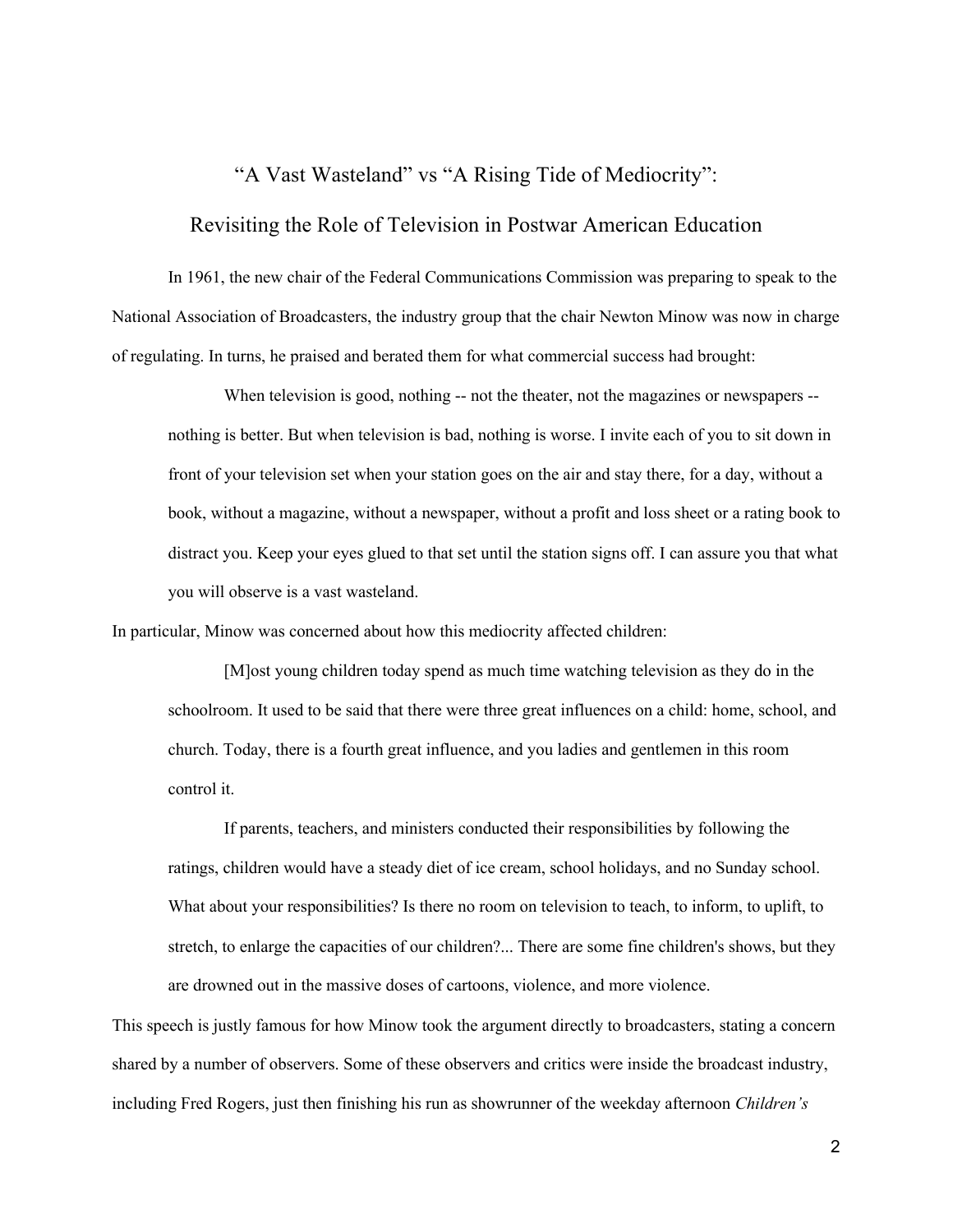*Corner* at the Pittsburgh public television station, WQED. In 1961, there was *Captain Kangaroo*, *Romper Room*, and a few other children's entertainment shows that were not centered around violence or stereotypes, but no *Sesame Street*, *Mister Rogers Neighborhood*, *Zoom*, or any of the other national public educational shows for children created in the following 15 years. Minow was correct in his diagnosis of overall mediocrity, especially in regards to television produced for children.

 In the postwar era, the charge of mediocrity was not limited to television. In particular, public schools were regularly criticized for their lack of rigor, the way in which education did *not* challenge children or even provide a basic education for far too many. Of all of these criticisms, the most famous is the 1983 report of the National Commission on Excellence in Education, *A Nation at Risk*:

We report to the American people that while we can take justifiable pride in what our schools and colleges have historically accomplished and contributed to the United States and the well-being of its people, the educational foundations of our society are presently being eroded by a rising tide of mediocrity that threatens our very future as a Nation and a people…. If an unfriendly foreign power had attempted to impose on America the mediocre educational performance that exists today, we might well have viewed it as an act of war. As it stands, we have allowed this to happen to ourselves.... We have, in effect, been committing an act of unthinking, unilateral educational disarmament. Our society and its educational institutions seem to have lost sight of the basic purposes of schooling, and of the high expectations and disciplined effort needed to attain them.

*A Nation at Risk* was not the first time in the postwar era that American public schools had been accused of mediocrity. Critics from Bestor (1953) to Rickover (1963) and Silberman (1970) had been making similar arguments for decades.

In both Minow's 1961 speech and the 1983 *A Nation at Risk* report, mass institutions of American society were the target of criticisms for failing to meet the nation's needs. Larry Cremin would point out that broadcasting and public schooling shared more than a dyspeptic attitude by their critics. In the third volume of his grand narrative on American education, he said the two comprised the common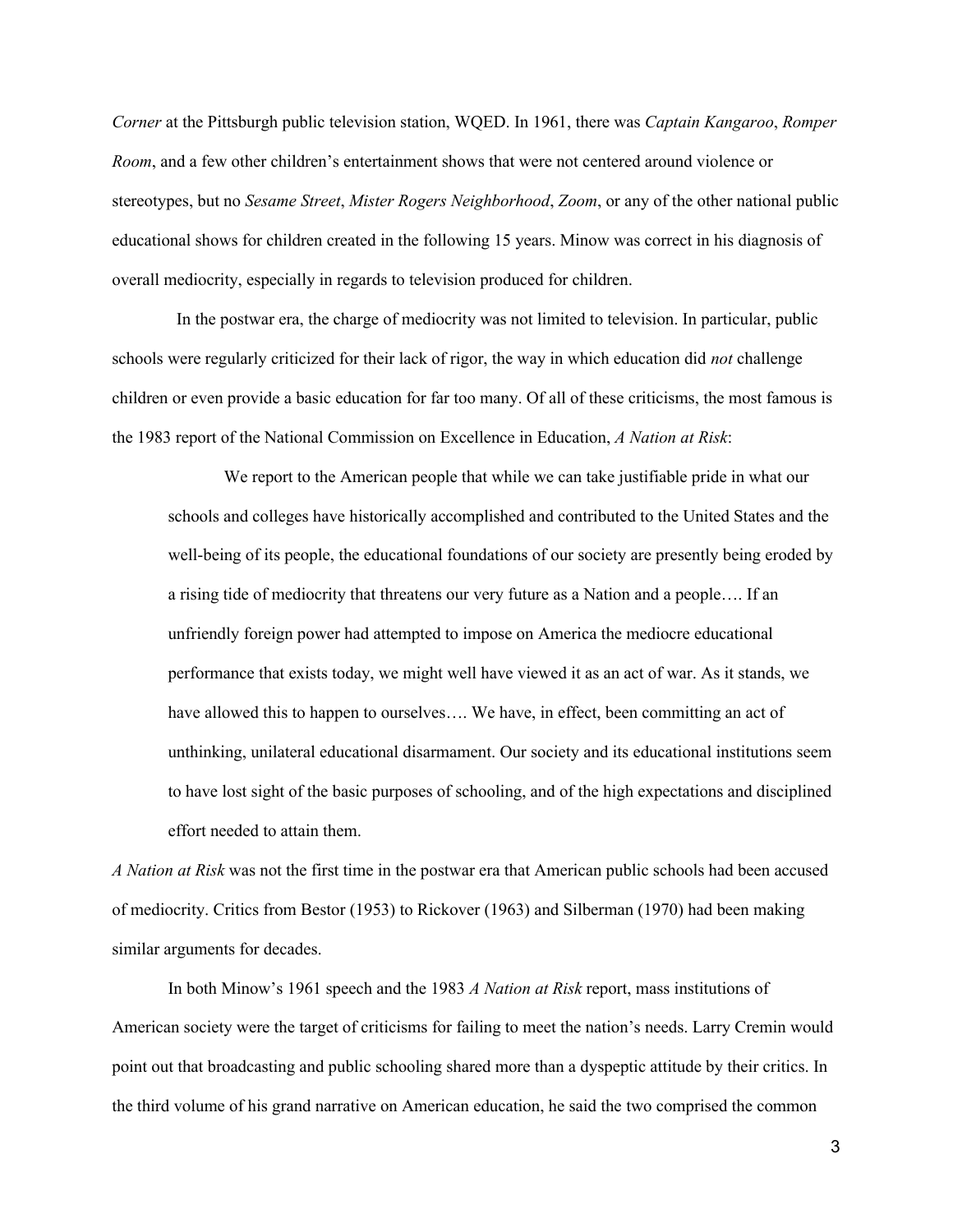"educative experiences" of the twentieth century (Cremin, 1988). While he did little to push a substantive analysis from that observation, he was more coherent in his final book, *Popular Education and Its Discontents* (1990). In the second essay, Cremin connected the creation of broad, mass education, on the one hand, with criticisms of mass education as vulgar. The broad American educational experience was inherently subject to such criticisms. In a television interview with Richard Heffner, Cremin made this argument explicit about television:

As a matter of fact the [education] fundamentalists [like Allan Bloom] believe that television has nothing to do with what schools ought to be doing. I do believe schools must engage with television, but not simply to make their peace with what goes on television, but to teach children to look at television critically and sensibly… ("Popular education and its discontents," 1990)

It is perhaps no accident that Neil Postman worked for years in a college of education; his criticisms of popular media came in parallel to the era's criticism of both K-12 and higher education as unserious and corrosive.

At first impression, we see these criticisms of television and public schools fundamentally as expressions of anxiety about American society, focused on mass American institutions because they became such a visible part of American life in the postwar era. To some extent, this is akin to Cohen's (1972) argument about moral panics, except that these expressions of anxiety had institutional targets. This is not the only interpretation of what we see as parallel expressions of anxiety. First, it is true that both television and public schools have had a great deal of mediocrity, and perhaps that deserves the bulk of attention.<sup>1</sup> Maybe the appearance of parallel concerns that mass institutions were mediocre is just an illusion, and that the treatment of both television and schools were fundamentally different. But if so, why were television and public school anxieties linked in the College Board commission report on the average

 $<sup>1</sup>$  In contrast with the National Commission on Excellence in Education, we see inconsistent</sup> quality as a persistent feature of American schooling, both public and private. If schools were threatened by mediocrity in 1983, it was because they always had been.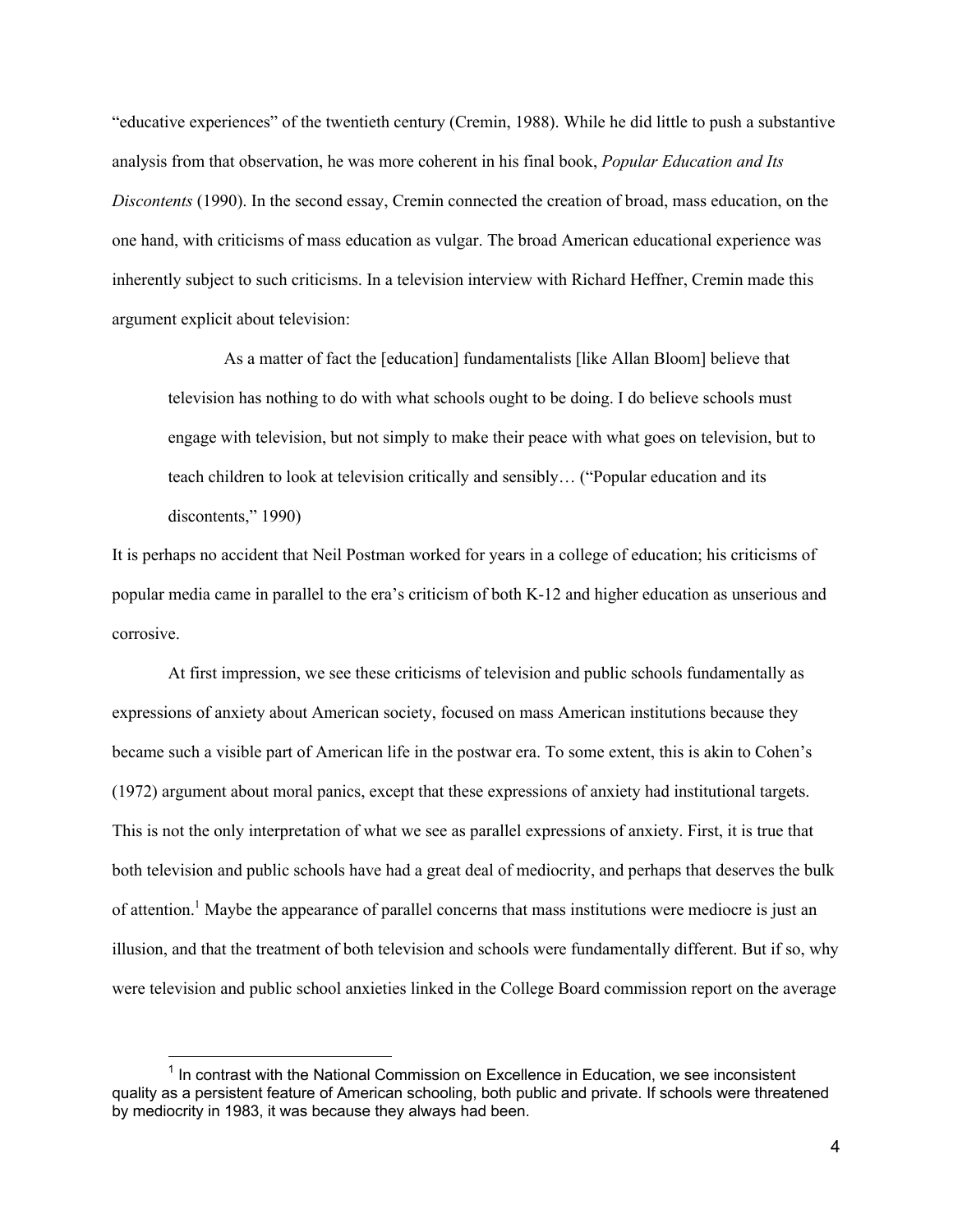SAT score decline after the mid-1960s (Advisory Panel on the Scholastic Aptitude Test Score Decline, 1977)? At the least, we think there is much to be learned from understanding why both television and K-12 public schooling attracted such criticism, and criticism that shared a common concern, that mass institutions were vulnerable to mediocrity. In understanding this common criticism, we will also understand more substantively how television was part of the "educative experience" that Cremin claimed more than 30 years ago, and in turn, how the history of education in the 20th century looks different when incorporating the history of broadcasting.

To understand how these expressions of anxiety emerged in parallel, we will discuss the potential sources of anxiety behind the criticisms, reasons why both television and public schools were the focus of those anxieties, and how we might check our interpretation by looking at different expressions of similar anxieties, both domestically and internationally. In taking this approach, we see the ordinary concerns of historians of education along with its mature historiography as sufficient to understand the educational role of broadcasting. As Herbst (1991) explained in his review of Cremin's latre oeuvre, Cremin's definition of education was fundamentally difficult to distinguish from the general culture, and deliberately ignored the institutional concerns of a good part of the historiography. We assume the opposite: while television is relevant, we can best understand the educational role of broadcasting by using and not ignoring major historiographical themes.

#### **The Public-Anxiety Process**

In the era after World War 2, the potential sources of general social concern in the United States expanded with the extended role of the United States in the world and the domestic excitements of postwar prosperity. In retrospect, one of the unique features of postwar national discourse was the growing interplay of the domestic and foreign, and that interplay touched discussion of schools and families. According to President Dwight Eisenhower, the use of stateside racial inequality as a Soviet propaganda point was a key reason to send troops into Little Rock schools--more important than the moral purpose of desegregation (Spring, 1988). Sputnik was the reason for an "emergency" national investment in public education (Davies, 2007; Urban, 2010). Both a nuclear arms race and a fertility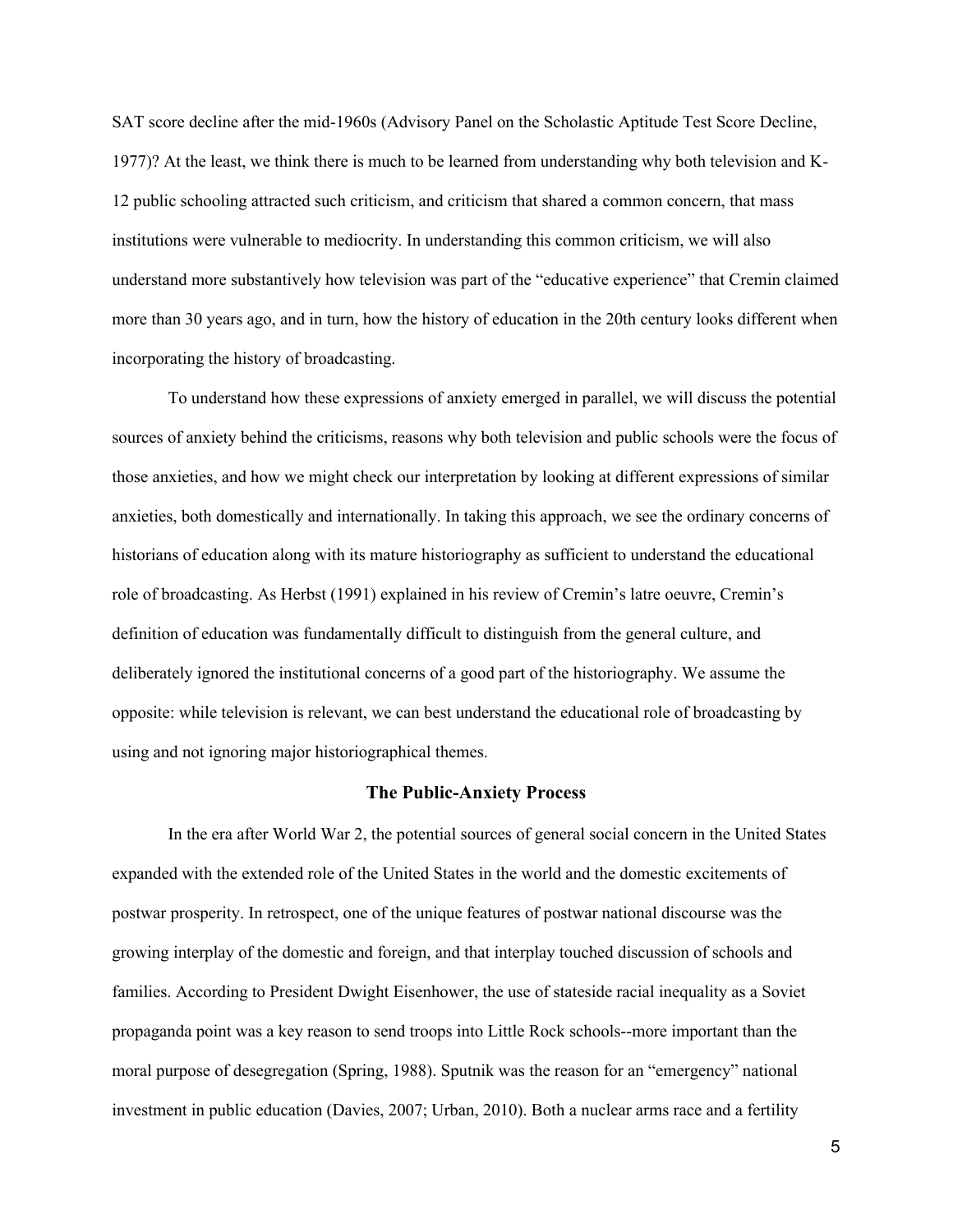boom lived in the heads of those moving into suburban tract housing (Hayden, 1986). The Great Depression was a recent memory, and war crimes trials and the political career of Dwight Eisenhower kept the war's horrors and triumph in public view -- and the Korean and Vietnam wars made it clear that the United States military was not invincible. Schell (1975) observed that by the 1970s, nuclear proliferation, the Vietnam War, and Watergate had created an enduring credibility gap. Perhaps that was only possible when there *had* been a recent era with general trust in government action, as in the federal government's New Deal activism and the American role in victories over the German Nazis, Italian Fascists, and imperial Japan. But the path-dependent nature of these anxieties did not erase them from public discourse.

There are several ways to parse these public anxieties. One is to see them in competition, what Hilgartner and Bosk (1988) described as a competitive arena for public attention, competition among the vast universe of potential social problems. As one of us has described about the creation of the dropout problem (Dorn, 1993, 1996), the new public acknowledgment of a social problem often requires the resetting of public expectations. In the case of the dropout discourse, the gelling of a dropout stereotype came with the creation of a normative expectation of high school graduation. In this framework, we might see criticisms of television and public schooling as *competing* with other potential expressions of broader social anxiety. What were the alternatives to criticizing television and schools, and why did television and schools become visible targets rather than the alternatives not chosen?

Political scientists and others who research policy processes see more in the setting of a policy agenda than just the competition for public attention. Most closely related to Hilgartner and Bosk is Kingdon's (2011) multiple-streams framework, where policy changes come with the crossing of three discourse streams: the definition of public problems, the advocacy of policies as solutions to (at least some) problem, and political dynamics that favor policy change. Within the multiple-streams framework, Hilgartner and Bosk's focus on the competition for public attention fits into the "problem stream." In contrast with the multiple-streams framework, scholarship on the social construction of policy emphasizes the way that policy advocates construct targets of policy intervention (e.g., Schneider & Ingram, 1993).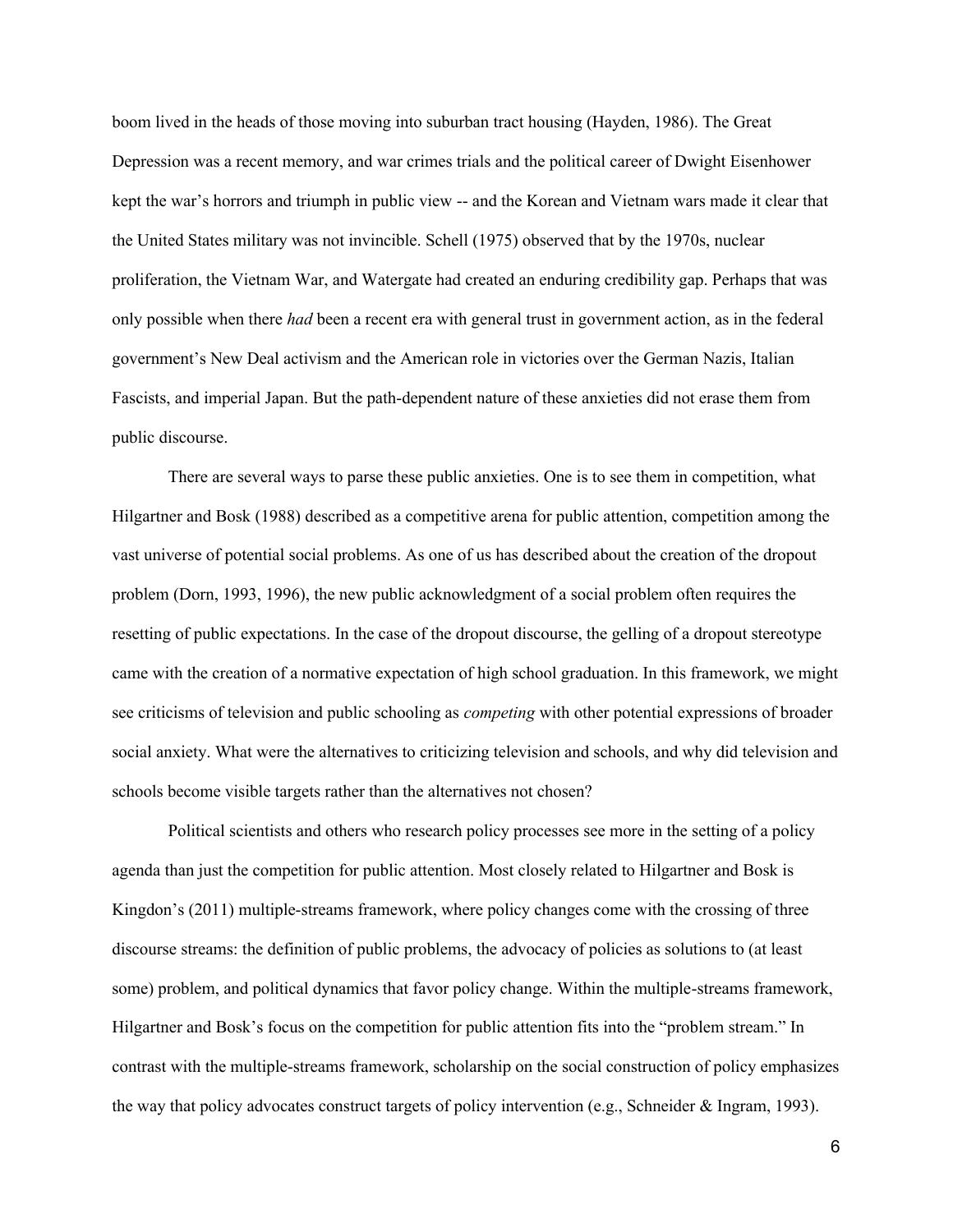Debates over the appropriate targets of policy then becomes a significant dynamic in public discourse. In this framework, one would look for how those who criticized television or schools chose to construct either institution as a target for the expression of public anxiety. What role did those targets play in the larger work of those advocates? How did the targets respond?

The questions coming from policy-process frameworks are highly contextual: what *current* factors shape the competition for attention and definition of who and what is a problem? But other social scientists assert a more essentialist set of dynamics in public discourse. The argument in favor of more persistent structures in public discourse is embodied by the scholarship of both George Lakoff and Jonathan Haidt. While Lakoff is a cognitive linguist, and Haidt a social psychologist, they both interpret public discourse through essentialist frameworks. Lakoff's framework is about persistent metaphors for defining public problems and solutions -- what he and colleagues have argued is deeply embedded in human psychology as permanent tropes, tropes that dominate how we discuss public affairs (e.g., Lakoff & Johnson, 2008). Haidt's eternal verity is the moral valence of emotions such as disgust and loyalty (e.g., Greene & Haidt, 2002). For both Lakoff and Haidt, we are not rational creatures but irrational beings guided in our conscious thoughts by deeper structures of the psyche -- if not by inchoate urges as Freud assumed, then by language and measurable emotions. To scholars such as Lakoff and Haidt, the expressions of anxiety in the postwar era are structured in a deep sense by more fundamental psychological structures. In the case of Lakoff, perhaps it was the metaphorical palette available for discussing children and the cultural institutions that shape their lives. For Haidt, maybe it was the emotions triggered by television and schooling that connected them to public anxieties.

A more tractable framework for inchoate public judgment lies in the literature on moral panics. Associated first with Cohen's (1972) study of British public concern over youth subcultures of the 1960s, the moral panic framework sees anxious public discourse as a connection between a visible social phenomenon, a label of deviance for the phenomenon, and a public perception of threat towards a community or society. A moral panic is not so much the result of a competition or necessarily a deliberate targeting of a problem but an emergent social process. There may well be key individuals declaring that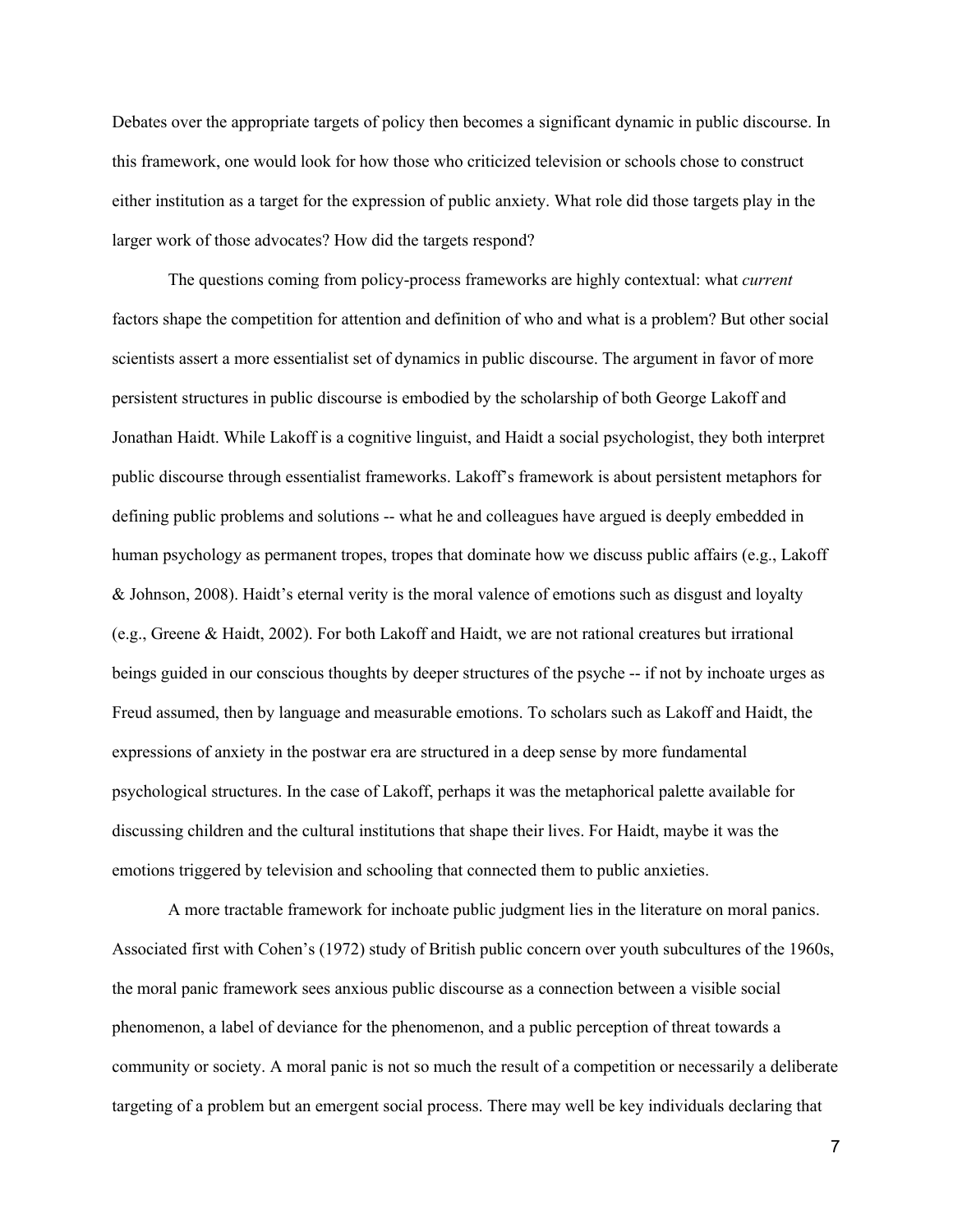jazz is the tool of the devil, or crime comics encourage delinquency, but the flowering of a moral panic depends on additional factors such as communication channels that can quickly spread the expressions of concern over violent video games, Dungeons & Dragons, child kidnapping, explicit music lyrics, and so forth. It is no surprise that each item in the preceding list focused on youth in the 20th century -- with a special concentration on mass-distributed media (e.g., Castillo, 2011; Gilbert, 1988). The moral panic framework would imply that criticism of television and schools had some attributes in common with moral panics in general. Many criticisms of television and public schools came from visible institutional voices: the chair of the Federal Communications Commission, a presidentially-appointed commission. But the repeating of such criticisms may have followed diffusion patterns similar to those of moral panics more broadly, and perhaps their continuation more than the original criticism is evidence of a moral panic.

Encompassed in all of this explanatory and interpretive scholarship are significant tensions. What dominates the expression of public anxieties? It might be the deliberate construction and dissemination, or it might be a reflection of broader inchoate concerns. It might focus on institutional targets, or on portions of the public. It might be the result of competition among the complete universe of potentially-visible social problems, or it might be a more emergent process for individual public anxieties. Finally, one might interpret the public anxiety discourse as the reflection of essential psychological structures such as language or affective reactions, or one might look for broader social factors that influenced the discourse. But we know the long-term postwar pattern that resolves some of these scholarly tensions. We know that at least in part, the public criticism of television and schools was constructed and focused on recognizable social institutions. Federal officials and federal commissions stimulated at least part of the criticism. At least in this regard, we can rule out a completely emergent process in the postwar era. And at least in this paper, we will not address the essentialist frameworks of Lakoff, Haidt, and others. As with many historians, we do not see these essentialist frameworks as practical tools with which to understand change, let alone contingency. To a great extent, we can focus on the questions that remain from these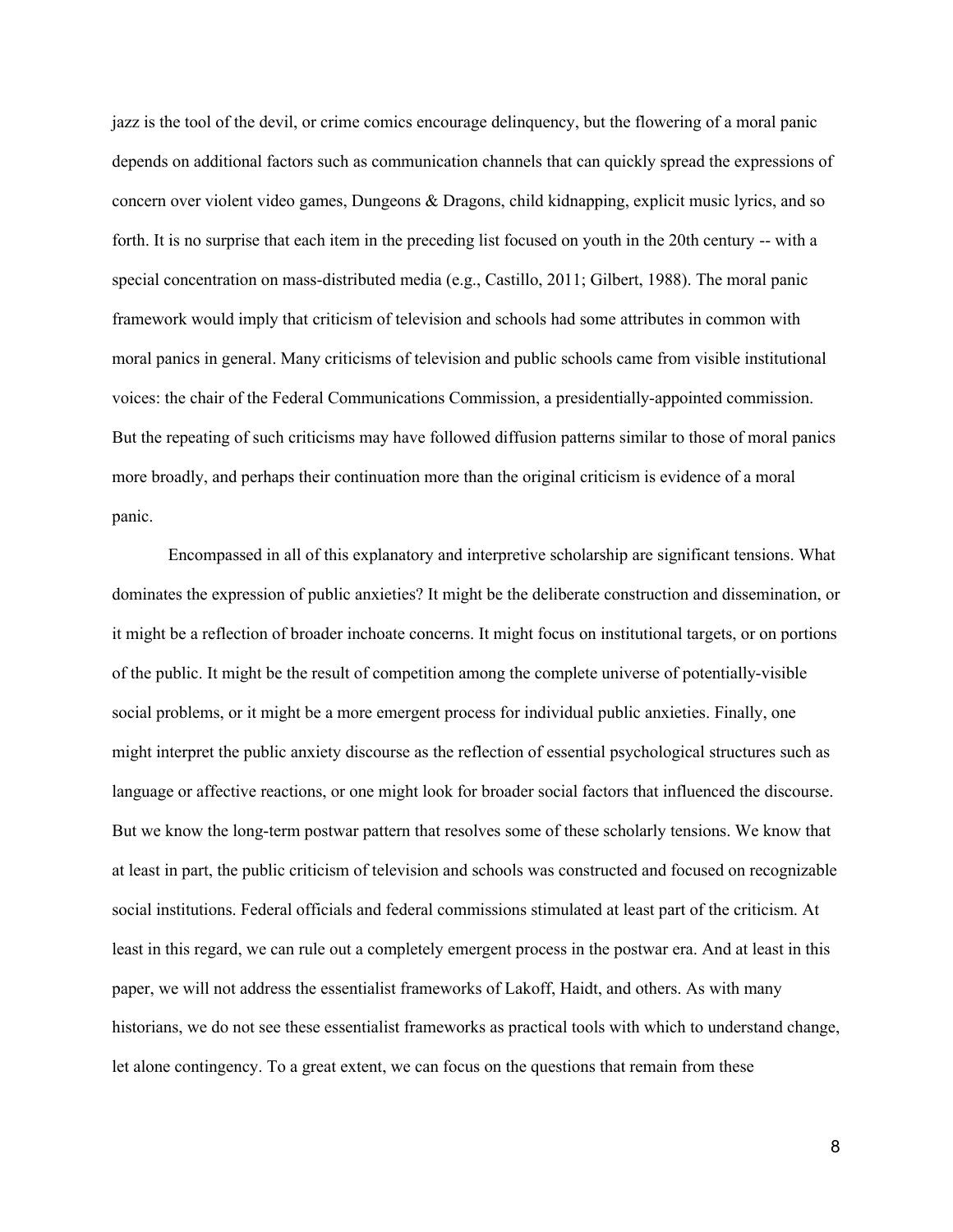frameworks: how did organized criticism of television and public schools latch onto postwar public anxieties and persist for decades?

#### **Educative Experiences, Explained**

Over multiple decades, criticism of both television and public schooling pointed to the mediocrity of these mass institutions as roots of broader social problems. What was within their role in American life that drew criticism, criticism that was the expression of public postwar anxiety? We can take Cremin's pairing of the two institutions seriously and see how far the existing historiography around public schooling can extend to the role of television in the postwar era. First, and perhaps most importantly, television and public elementary and secondary schooling served as tools for family life even as their critics argued that families were ceding authority to both television and schools. In the twentieth century, families used both schools and television to organize broad swaths of life: time, socialization, labor, and consumption. On the one hand, the twentieth century extended a long-term trajectory from the nineteenth: schooling continued to occupy more time within childhood; in the first half of the century, high school replaced the labor market as the modal occupation of teenagers when not at home. Television was a new technology in the postwar era, but it came quickly to occupy the time of children in a way that started to rival schools by the 1960s. Critically, families were not passive in this transition. In nineteenth-century cities, they pushed for the expansion of high schools when attendance of teenagers was not required by law (e.g., Labaree, 1988), and family economic strategies shaped which children withdrew from school to join the labor market -- or stayed in school longer. After World War 2, families purchased television sets, and within limited broadcast options, they chose which programs to watch, and who would watch them.

Yet the public discourse around education was not a straightforward reflection of the relationship between families and schools. Public schools continued to be the target of efforts to improve society, as they had been for more than a century. The same was becoming true for television, though it was both a new technology and fundamentally different in how it occupied children's time. As Morrow (2006) observed, in its first few years *Sesame Street* was popular not only among families but among those who hoped to reform television and make it a useful tool for social change. In some ways, the view of *Sesame*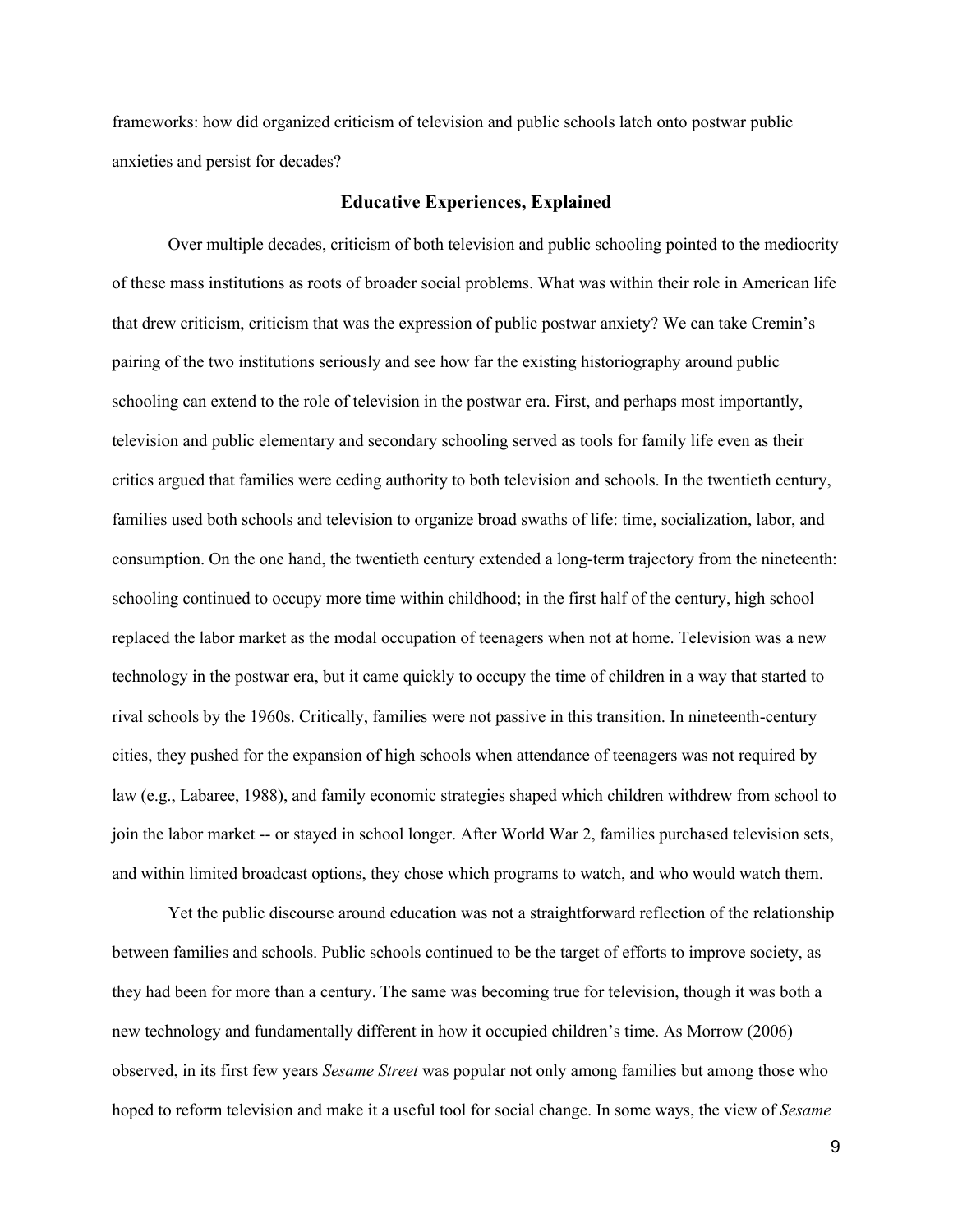*Street* as beneficent competed with other avenues for federal investment in education (Cain, 2017). Yet the motivation came out of parallel perspectives about family life: those who advocated intervention in schools or in television both sought to use the ways that families already spend time to improve social conditions. To a great extent, then, the intervention impulse was opportunistic, riding the wave of existing family choices.

This intervention impulse also came superimposed on the longstanding use of public schools as multipurpose institutions. Parents and communities truly do expect schools to be competent in addressing core academics, morality, national pride, civic habits, physical and mental health, independent decisionmaking, safeguarding children while household adults work, and many other issues -- and these expectations are not new. These goals have not only been in tension but are fundamentally contradictory. With education, the multiple purposes of schools have long come with deep, longstanding tensions about the relationship between public schooling and either public or private benefits, broad citizenship or social efficiency (Hochschild and Scovronick, 2004: Labaree, 1997). Television is multipurpose in a very different way: it has the capacity to entertain, inform, inspire, outrage, distract, and sell. Yet that multiplicity echoed the dilemmas of public education policy in one significant way: the postwar discourse around television reform contained an irresolvable tension. When television was designed to intervene in the development of children, should those designers focus on attracting a broad audience, or on targeting its benefits to children who desperately needed additional help? In the work of those who have studied *Sesame Street*, this tension is explicit: the show's original proposals claimed to target poor preschool children who otherwise would face significant inequalities on entering primary grades (e.g., Morrow, 2006). Yet to have that impact, it needed to survive, and survival required a mass audience. This is not the deep philosophical tension we associate with school history. But it was an irresolvable dilemma for the era before high cable penetration in households, an era when broadcasting dominated the television landscape.

A different type of contradiction came with the enacted curriculum of public schools -- and of television, if one stretches the definition of curriculum. The mass expansion of secondary education in the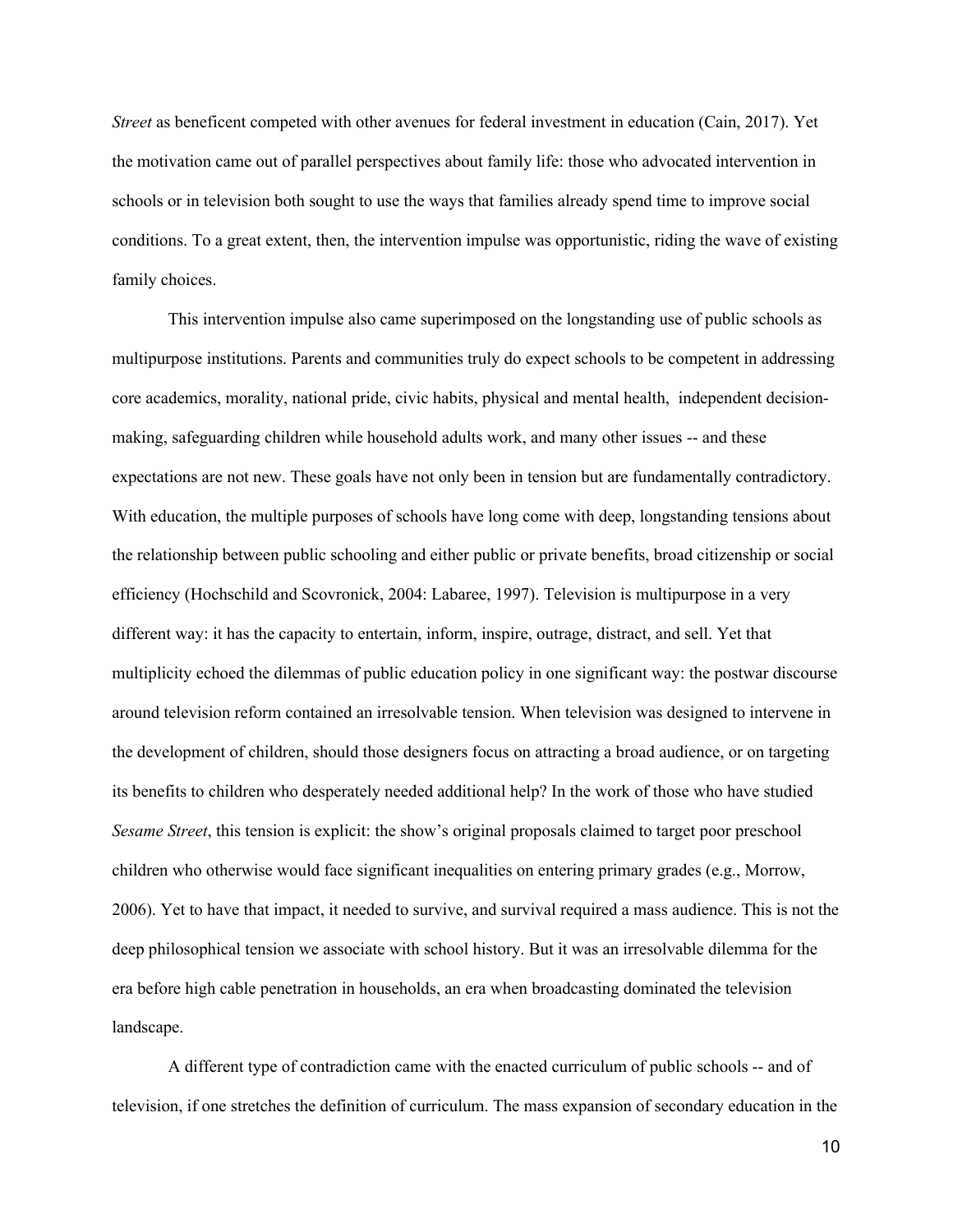20th century created a broader experience with formal public schooling, and a new set of normative expectations, and not just for individuals, as represented by concerns about dropping out since the 1960s. Those normative expectations also grew up around public schools as institutions, what Metz (1989) called the script of real school and Tyack and Cuban (1995) called the grammar of schooling. Those normative expectations were as much cultural as they were academic -- real schools have grades and bell schedules, but real high schools also play basketball and football. Those norms included some areas of academics - reading and math in primary grades, math and English and some science and social studies in secondary grades. But the norms did not require coherence in academics, what Powell et al. (1985) called the shopping-mall high school experience. From tracking in academic classes to overloaded expectations of schools elsewhere in the curriculum, the near-universal experience of schooling in the twentieth century for an individual child became roughly a decade of life in formal schooling with a fragmented curriculum. This fragmentation was a result of how public (and often private) schools accommodated pressures as well as the managerial instincts of administrators who were drawn to differentiation in multiple ways.

Fragmentation also ruled television, even among the most publicly-minded broadcasters, if as a result of different pressures from those that shaped public elementary and secondary schools. In the 1970s, roughly the first decade of the Public Broadcasting System, public television stations broadcast programs focusing on public affairs, the arts, early childhood, some academic subjects, and shows instructing adults on various matters of interest from cooking to painting. The nationally-distributed shows produced in the 1970s by the Boston station, WGBH, included several shows that can be considered educational: *NOVA*, *Zoom*, *Rebop*, *The Victory Garden*, *This Old House*, and *The French Chef*. All were highly-regarded, most had large audiences for a number of years, and each could be very effective in teaching science, human relations and social studies (*Zoom* and *Rebop*), carpentry, or cooking. What WGBH produced in the 1970s was award-winning; coherent, it was not.

How could both schooling and television be fragmented even while there were powerful norms around schooling and national programming in television? In part, in the postwar era, both public schooling and television were experienced socially while structured systematically. This is true for almost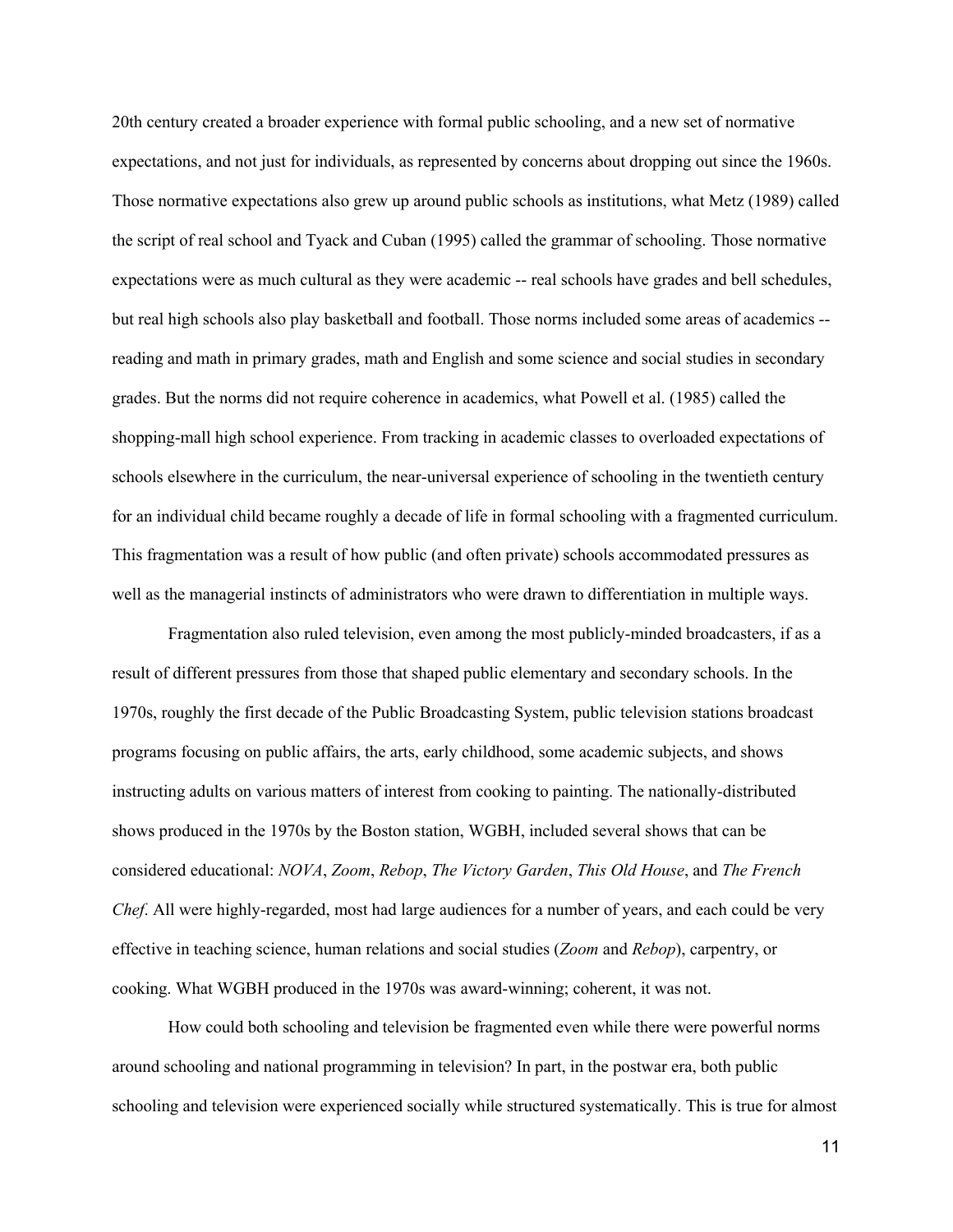all social institutions, and public schooling and television adds a multilevel component to this feature: schooling and television is experienced at the local level even if there are broader norms and more geographically expansive structures. We know this with regard to schooling. Even while the number of public school districts shrank in the twentieth century, and both states and eventually the federal government became more active in shaping or mandating features of schooling, the variation in the experiences of schooling have been a mostly invisible undercurrent in the history of education in the twentieth century. Almost everyone has attended a school, but schooling is far from a uniform experience. Despite its apparent national programming drive, even in the national broadcast era, television was also experienced locally. The commercial networks and the Public Broadcasting System distributed many shows nationally, but *Romper Room* was a children's show that was franchised, with local hosts, and many programs were created and broadcast by local television stations, available only regionally. Starting in 1968, the nationally-broadcast episodes of *Mister Rogers Neighborhood* followed several earlier versions shown only in Pittsburgh or a small network of cities, and those shows followed *The Children's Corner*, produced by Rogers and mostly distributed in the Pittsburgh broadcast area.<sup>2</sup> Children live whole lives where they are, with important if inconsistent contact with nationally-produced and -distributed culture.

In the postwar era, then, children on average spent a greater part of each week in schools and with television, each institution under various pressures to serve multiple goals in an inherently fragmented environment, but with common expectations that each had the power to address important social problems. This alone would have been sufficient for both public schools and televisions to be the target of persistent postwar anxieties about the future of the country. But in addition to those features, both schools and television produced anxieties about *who* children were experiencing life with, not just the *what* of educative experiences. In the second half of the century, racial segregation was the dominant political question for schooling experiences: with whom did children attend school? Which peers shaped their

<sup>2</sup> A weekly version of *The Children's Corner* was distributed by NBC for approximately a year - this was a production in New York in addition to the PIttsburgh production.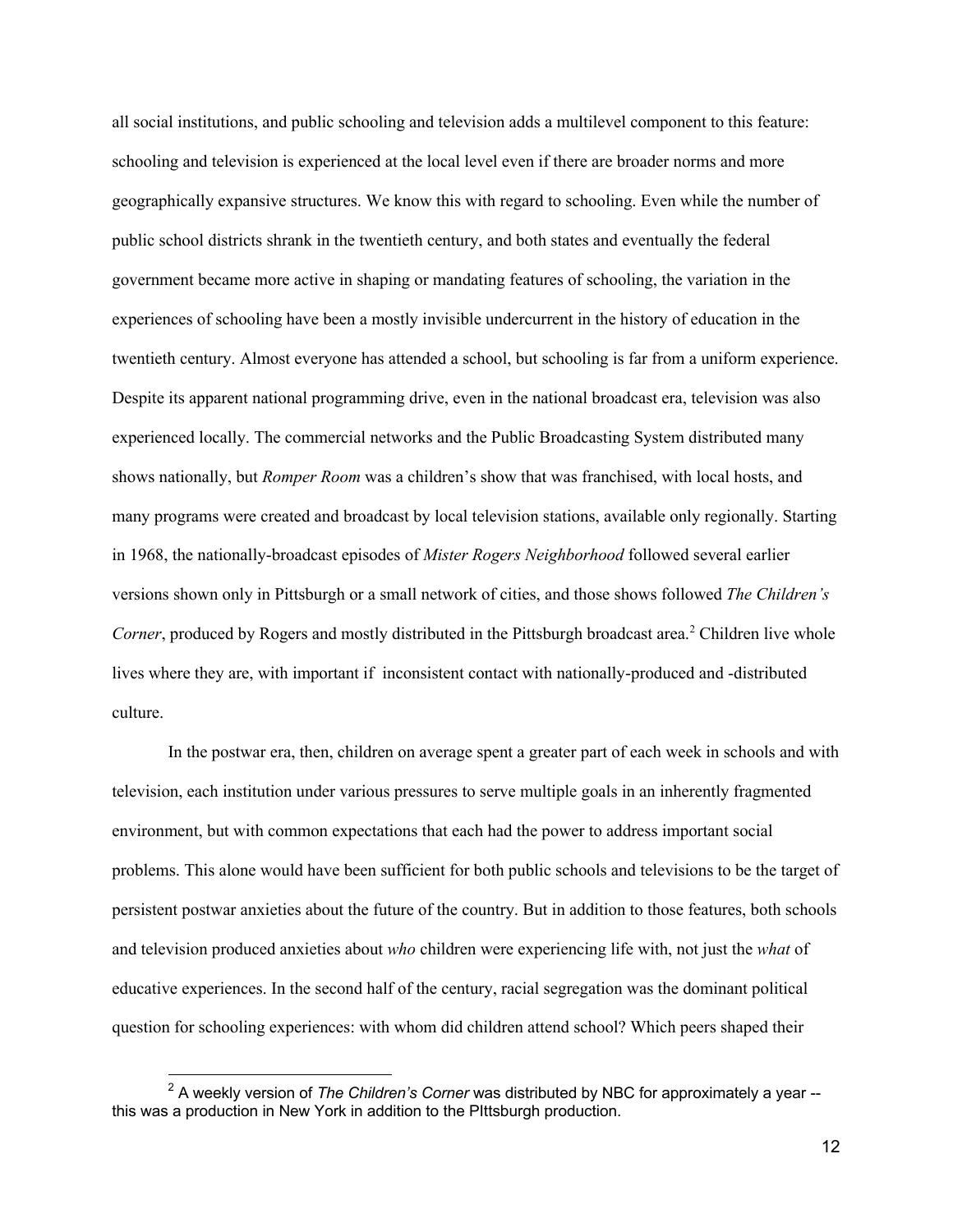growth and development, their hopes and fears? While the national discourse became diverted by debate over "busing" (Delmont, 2016), the subtext behind concerns about "neighborhoods" and "communities" was constantly about the *who* of school experiences, the proper peers for one's children and the presumed responsibilities of parents to shepherd social combinations (e.g., Cobb-Roberts et al. 2006). Even as questions of public school accountability became more visible in the waning years, it often displaced the discourse of desegregation (e.g., Baker, 2015).

Television had a different *with whom* question, focused less around race and more around an assumption about parenting responsibilities for spending more guardianship-foused time with children. During the first few postwar decades, when most households had a single television set at most, the greatest concerns about the environment of children watching television were either children watching alone, without parental guidance, or children watching adult-oriented shows, with adults neglecting their responsibilities to curate television viewing. One focus of concern was the lonely child absorbed by the screen. In the origin story about *Sesame Street* from the mid-1960s, the precipitating observation of Carnegie Corporation program officer Lloyd Morrisett was his young daughter watching the earlymorning television test signal, alone (e.g., Morrow, 2006). In the following two decades, much concern (and some research) targeted mothers who used television as a putative babysitter (e.g., Gantz, 1982; Gantz & Masland, 1986; Maccoby, 1951). But an equally concerning focus was children watching with inattentive adults. As far as we can tell, no one celebrated the act of an entire family sitting down to watch television together, though it was as much a common postwar cultural experience as eating dinner together. Instead, critics such as Minow (1961) worried about what children watched while adults chose programming based on their interests, and the way that the market-driven programming of commercial networks and stations failed to address children's needs -- enough to prompt a 1972 report on the relevant research by the Surgeon General's Scientific Advisory Committee on Television and Social Behavior.<sup>3</sup>

 $3$  The great irony in this period is how the broadcast era of television temporarily reversed the growing age segregation of the American public (e.g., Chudacoff, 1989).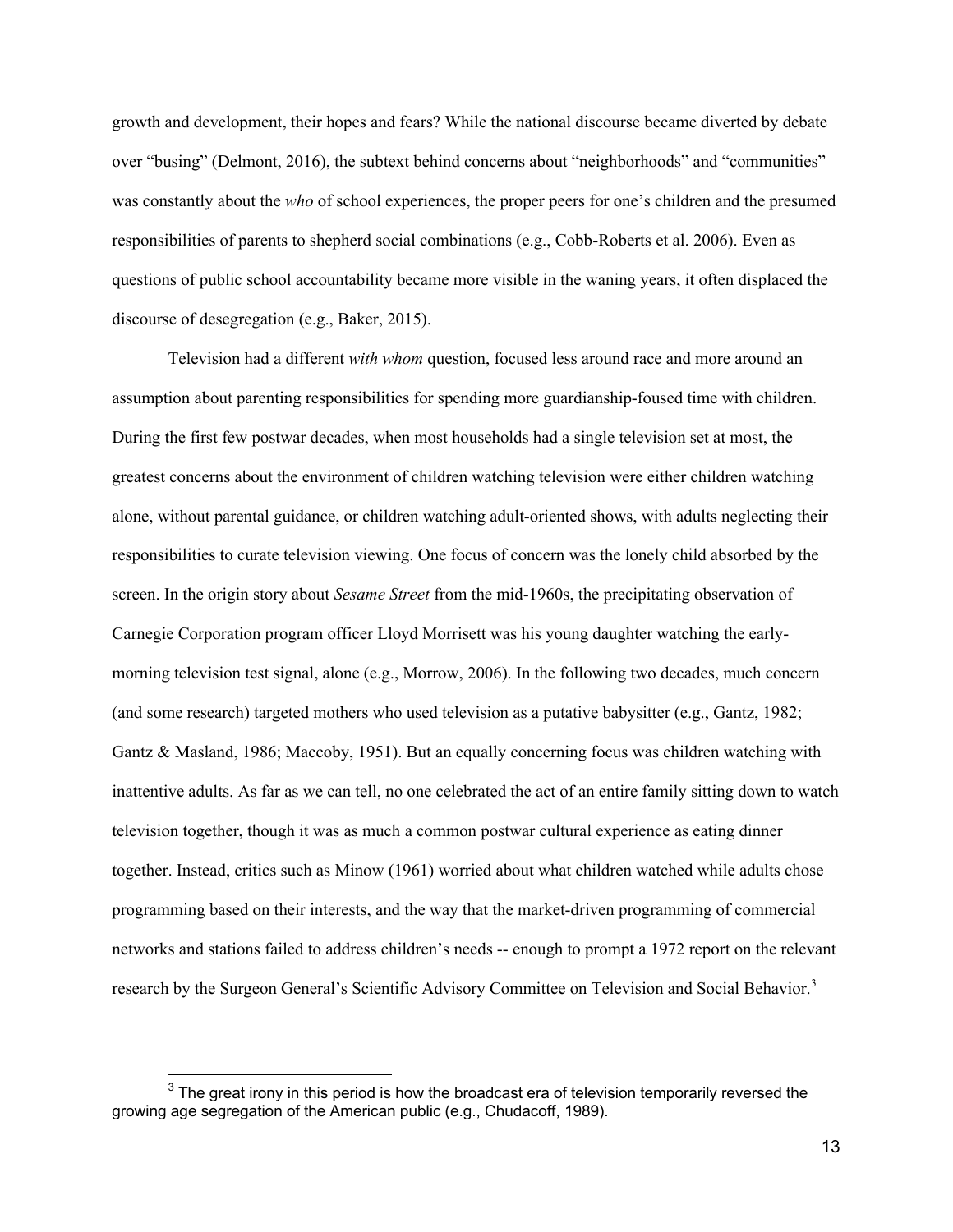The concerns about *with whom* as well as *what* should shift our understanding of schooling and television as great educative experiences of the twentieth century. Public schools and television were both common experiences, cultural, custodial, and with complex control in the public sphere. The mass phenomenon of school attendance and television consumption obscured the broad variation in childhood experiences. The mass nature of attendance and viewing also obscured how families managed their relationship with those experiences as much as those experiences supposedly managed families. At least in the postwar era, neither public schools nor television avoided content fragmentation, and leaders of both managed their own pressures in part through fragmented and compartmentalized responses. Their critics or supporters frequently proposed that public schools or television should tackle important social issues, issues that often became legacy obligations with schools or television used to tacitly usurp the potential of other social policy. And layered on top of all this *what* came the *with whom* question, laden with assumptions about parents guarding the social and technical environment for their children. In the postwar era, both content and cohort became the cause of fraught concern.

With this background, we can now see the criticism of public schooling and television in a common framework: the accusation of mass mediocrity accompanied the institutionalization of childhood. As children spent more of their lives in school and in front of the television, both became the target of postwar public anxieties. As teenagers largely disappeared from full-time work, and as the Baby Boom began to dominate the age demographics of the country, childhood and youth became an attractive topic for moral panics and policy debates. The postwar institutionalization of childhood was not the encapsulation of childhood in a neo-Marxist sense of a way station for a reserve army of labor (e.g., Braverman, 1998), but a messy, emergent process at the intersection of demography, family dynamics, commercial technologies, and public policy. It made peer dynamics a concern within families, the building of schools an urgent task for local school boards, and the idleness of youth a focus of paranoia everywhere. It intensified persistent debates over childhood and childrearing, and it became nationalized with key Supreme Court decisions about segregation, prayer in schools, and student free speech. It facilitated a paradoxical expansion of children's rights that emerged in the postwar era, with both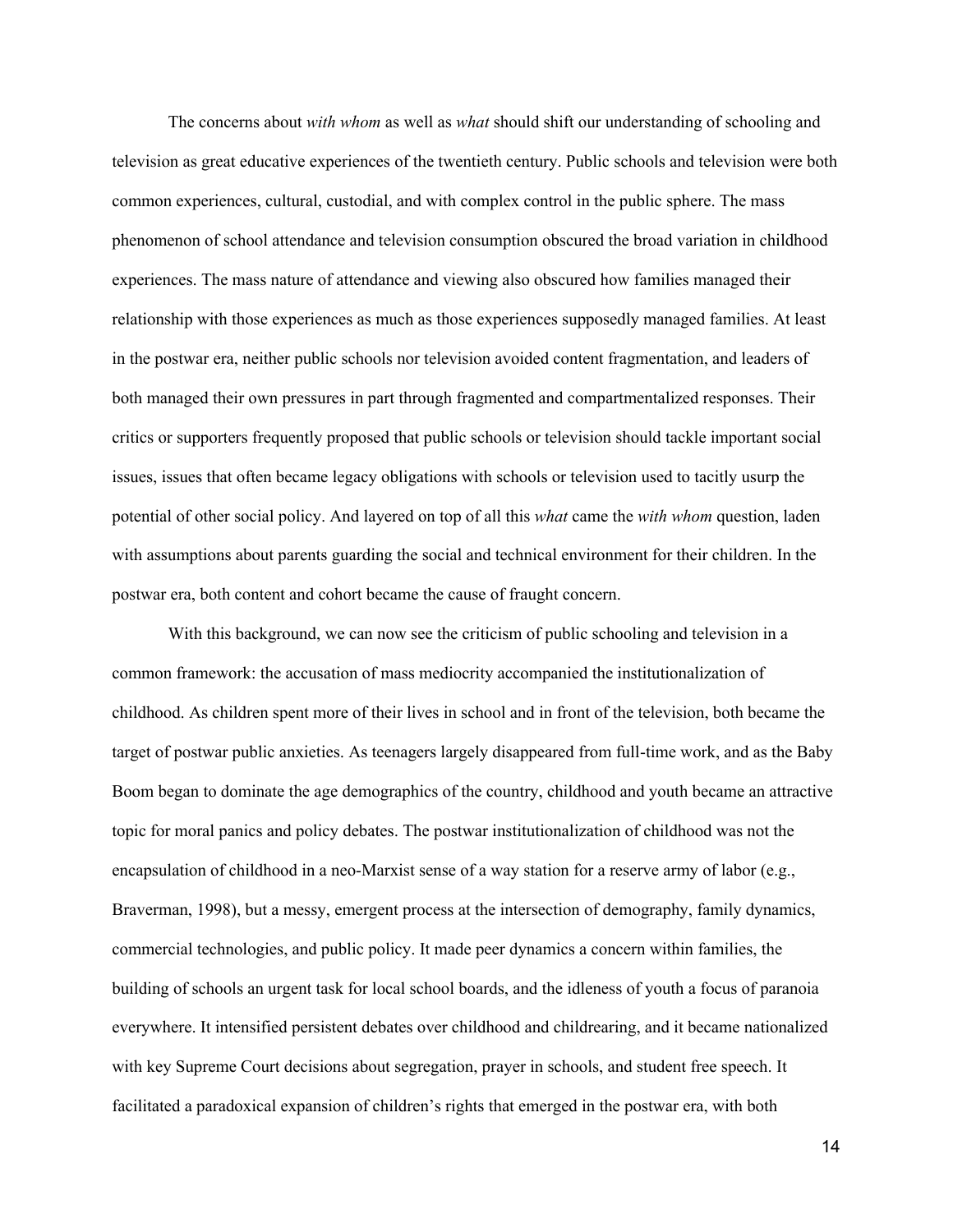protective and liberatory aims (Grossberg, 2011). And it brought attention and criticism to the institutions that had long and recently dominated the time of children. In retrospect, allegations of "a rising tide of mediocrity" and "a vast wasteland" were the signs that public schools and television were important and worthy enough for the national elite to eviscerate.

# **Comparative Expressions of Anxiety**

Does this common framework for public schooling and television in the United States extend to other potential targets in the postwar era? In our tentative view, the features of public schooling and television that drew attention were their nature as a mass experience, their cultural content, their custodial responsibilities for childhood, their organizational situation within complex governance that intersected with the public sphere, and the cohort nature of the experience -- the *with whom* question. But how well does this hold in other contexts? In the domestic context, we look to other criticisms of youth institutions that were intense, as well as youth organizations that were relatively untouched by moral panics in the half-century after the war. In the international context, we look at the rise of global learning metrics and postwar educational television in a global context.

#### **Domestic Comparisons**

In the United States, there are three moral panics and attacks on educational institutions to examine as candidates for expressions of public anxiety in a like manner, and two institutions *not* targeted for attacks, at least in the twentieth century. The potential expressions of anxieties: pressures for public school libraries to ban books (Henry, 2001; Jenkins, 1995);<sup>4</sup> repeated moral panics about media and youth (Castillo, 2011; Gilbert, 1988); and witchhunts for gay and Communist teachers (e.g., Graves, 2009; Taylor,  $2011$ <sup>5</sup>. The two types of institutions that were not the subject of focused criticism: youth

<sup>4</sup> There is little academic literature on the history of *school* library censorship efforts. Boyer (2002) is the general survey; Geller (1984) describes the shift over the turn of the 20th century in community (public) librarian roles from custodians of virtues to defenders of reading; and Jenkins's (1995) dissertation extends that story into the postwar years, ending with the adoption of a School Library Bill of Rights in 1955. Henry (2001) surmises that school book removal efforts became more prominent in the postwar years with the expansion of libraries located in schools.

 $^{\rm 5}$  As Woods (2004) explains, a substantial part of the Red Scare investigationsin the postwar era were a (not very) disguised attack on civil rights.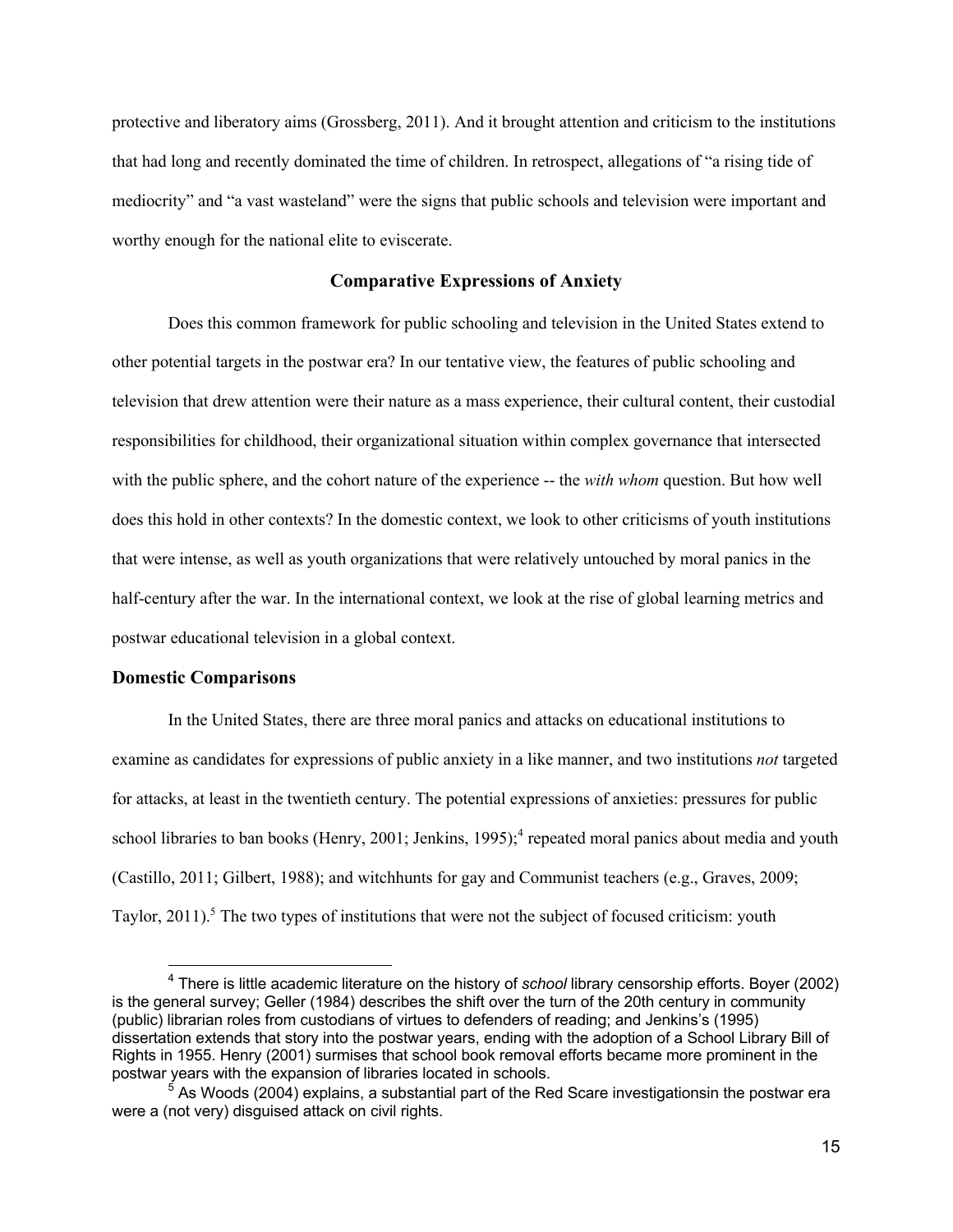organizations including scouting, and religious education. This set is a first-order test of the framework we proposed: to what extent is elite or popular criticism magnetized by the postwar features that public schools and television had in common.

Public-school library censorship and media-related moral panics share two features in common with public schooling and television: they are both common experiences and cultural in nature. Media that were the targets of moral panics in the twentieth century also had the dimension of being cohort experiences--part of the public concern about crime comics, popular music, videogames, and the early Internet was not only about the content but about the shared experience of youth, the potential for contagion when children shared comics, their favorite songs, and games--and the potential for the internet to bring children in contact with adults who wanted to harm them (an extension of the stranger-danger moral panic of the 1970s). Library censorship shared the feature of public control, less as a matter of the complexity that public schools and broadcast television had but as an avenue for external pressure. Of course, the postwar hunts for gay and Communist teachers in elementary and secondary schools, and colleges, shared all of the features as they occurred largely in public education settings. What was different was the content of the criticism. Certainly, those who criticized crime comics, popular music, and videogames saw little redeeming merit in them -- though some critics such as Tipper Gore would acknowledge the recognized popularity and thus implied value of rock music on the way to criticizing the music industry. But mass mediocrity was not the focus; instead, critics in all these venues were concerned about the potential for moral corruption of children and youth as a result of exposure to everything from crime comics to gay teachers, or potential physical danger in the case of an unregulated Internet.

Missing from these intense postwar criticisms were two types of common cultural institutions for childhood and youth: Scouting, youth sports leagues, and related youth-serving organizations, on the one hand; and sites for religious education such as churches and religious schools, on the other. Neither were the targets of persistent national, public and focused criticism for most of the twentieth century. While one Louisiana priest was convicted of child sexual abuse in 1985, public discussion of priest sexual abuse of children was not widespread until a decade later (DePalma, 2002; Sipe, 1995). The most notable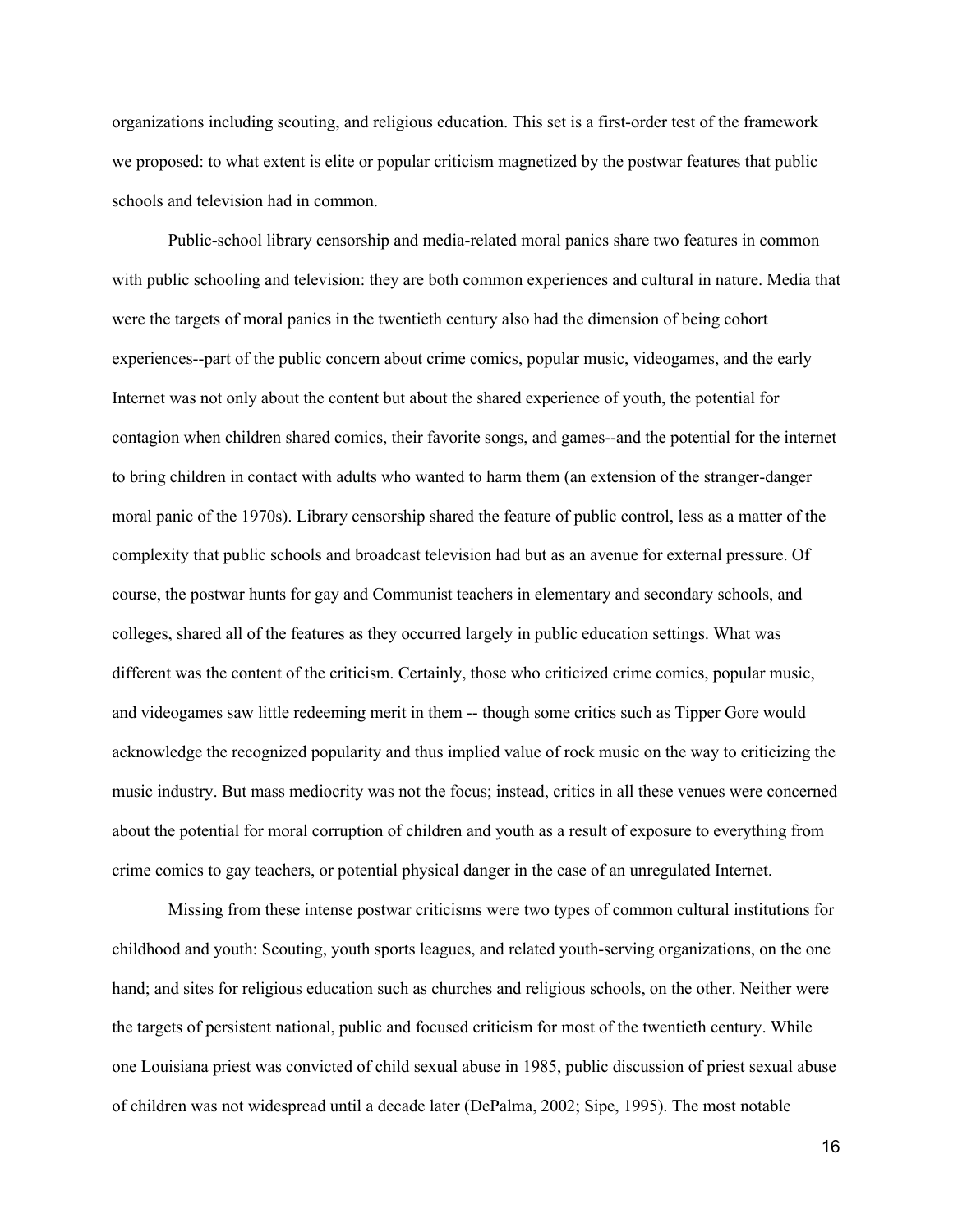postwar criticism of youth sports leagues was about the exclusion of girls, and a New Jersey branch of the National Organization of Women sued Little League in the early 1970s for denying the right to play to Maria Pepe, and Little League opened up play to girls in 1974 (Abrams, 2012-13; Jennings, 1981). that criticism was meant to open opportunities to girls rather than criticize sports leagues for mediocrity, and it was part of a wave of 1970s victories by second-wave feminist activism.

After the second world war, youth-serving organizations and religious educational programming comprised a significant presence in children's lives and the way millions of families organized childrearing. Yet at least until the closing years of the century, they attracted neither broad public criticism nor the assumption that the public sphere was responsible for holding them to account for failings, including the now-clear failure to safeguard children that families entrusted in their care. When criticism came, it was about real, physical assaults on children by adults, or providing equal opportunities. With regard to libraries, non-television media, youth-serving organizations, and religious education -- and including right-wing hunts for gay and Communist teachrs -- the criticism concerned the physical and moral safety of children. At least in the second half of the twentieth century in the United States, television and public schooling were unique in being institutions of mass importance to childhood and youth who were roundly criticized for presumed mediocrity.

## **International Comparisons**

In the international context, debates about comparative educational effectiveness are older than the post-World War 2 era -- in the United States, at least stretching to the pre-Civil War era. While earlier debates were generally been elite-provoked and -promoted, there are three general explanations for the habits of making international comparisons in educational policy: elite educational tourism that sometimes is a ritual of global "belongingness," world-systems culture diffusion, and the act of international comparison as the creation and operation of a "scopic system" (e.g., Addey, 2019; Sobe & Ortegón, 2009). As Sobe and Ortegón observe, each act of comparing educational systems implies a certain relationship to the broader set of systems. While the form of that relationship can vary, the comparison itself is performative for local policymaking and political purposes and both assumes and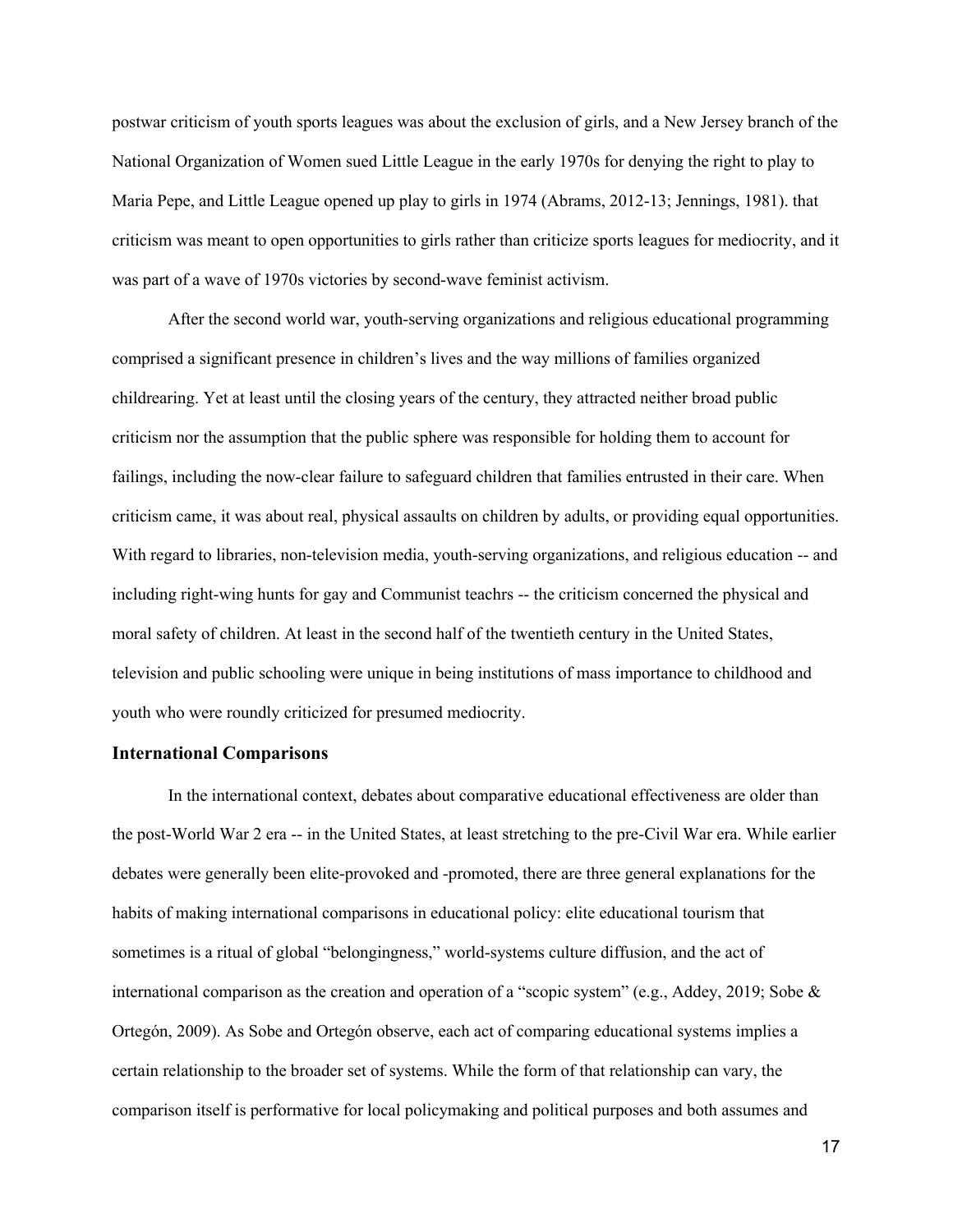declares the existence of or potential for "systemness" of education. In this section, we focus on the postwar era while acknowledging the longer history of international comparisons.

**Global learning metrics and the construction of international education anxiety**. The literature on international large-scale assessments (ILSA) in education generally identifies their beginnings in the late 1950s and early 1960s, either with a pilot 12-country assessment in 1958 by UNESCO or the First International Mathematics Study in 1964 (Braun & Singer, 2019; Fischman et al., 2019). Today, there are multiple international assessments organized by a range of agencies, with growing visibility of the Organization for Economic Cooperation and Development (OECD) and its Programme for International Student Assessment (PISA). The literature on the role of OECD, PISA, and other ILSA programs is remarkable for its consensus: a significant function of the expansion of ILSA is in its generation of concern about the status of and need for changing national education systems -- and by that, usually referring to elementary and secondary schooling associated with most ILSA topics (e.g., Braun & Singer, 2019; Fischman et al., 2019; Grek, 2020; Sorensen & Robertson, 2020). While there are other potential roles for international comparisons (Braun & Singer, 2019), and several with historical precedent (Sobe & Ortegón, 2009), the recent common use of international comparisons is a remarkable feature of discourse, and one that stretched across the divide between the Cold War and more recent geopolitics.

What is less clear is how the growth of this discourse might reflect a broader set of shared concerns, as we argue happened with the criticism of schools and television in the United States. For a proponent of the world-systems explanation of diffused education policy (e.g., Meyer, Ramirez, & Soysal, 1992), the growth of ILSAs before and after the end of the Soviet Union might be seen as evidence of the growth of human-capital rhetoric and the triumph of neoliberal assumptions about state policy and the role of education. In this narrative, national governments have become more consistently and officially anxious about the capacity to compete economically, and put the greatest burden on education for national economic strategies. In this context, putative international agreements about Schooling for All, Millennium Development Goals, and Sustainable Development Goals carry the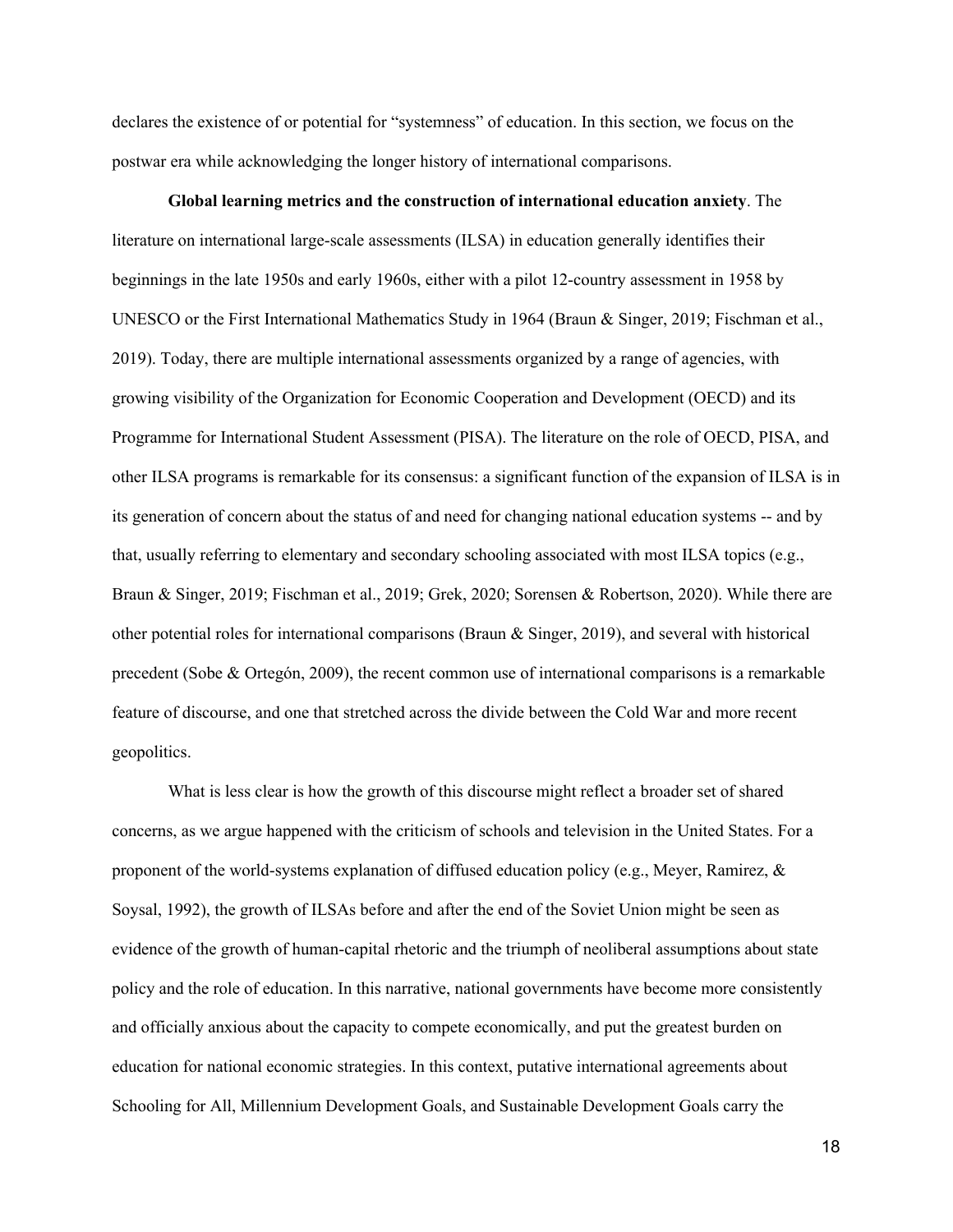rhetorical weight of human capital even when they include an emphasis on noneconomic outcomes that are important to some international actors and people around the world (see Klees, 2016; Klees & Thapliyal, 2007).

Yet even with the common expressions of concern associated with ILSAs, the modern education policy discourse has not been uniform. As Addey (2019) notes, policymakers can appear to act in consort with international norms for reasons of domestic politics, with internal national dynamics unrelated to an international education discourse. This recent history is a reminder that the development of large-scale policy behaviors in education is a messy process, and the evolution of a discourse to justify a large-scale phenomenon such as international testing may be in part an ideological byproduct as well as a contemporary argument. Having constructed a system of ILSAs, international agencies and their national partners needed uses for their data and reports. But this development of international comparisons as a prod to national ideologies of education reform appears to be a largely elite phenomenon. No matter the extent to which the elite political uses of ILSA reports in education politics is derived from national politics or international discourse, it is elite-driven, and at least at first impression disconnected from the reasons why schools and television attracted criticism in the postwar era in the United States.

**Educational television in the international context**. The international context for educational television did not generally focus on criticism of television as commercial or mediocre. In the following years of World War 2, the use of television was one of the main education international development strategies of key organizations including the United Nations Educational, Scientific and Cultural Organization (UNESCO) and the United States Agency for International Development (USAID). UNESCO believed that school instruction through television could overcome major challenges of education in developing countries: the shortage of qualified teachers and the lack of sufficient funds for education (Hawkridge & Robinson, 1982). UNESCO and its consultants agreed that building up educational television involved lower costs than constructing schools and building teacher training programs (UNESCO, 1961). USAID officials also believed that educational television could be a technological instrument to develop the educational aid programs for developing countries. Some initial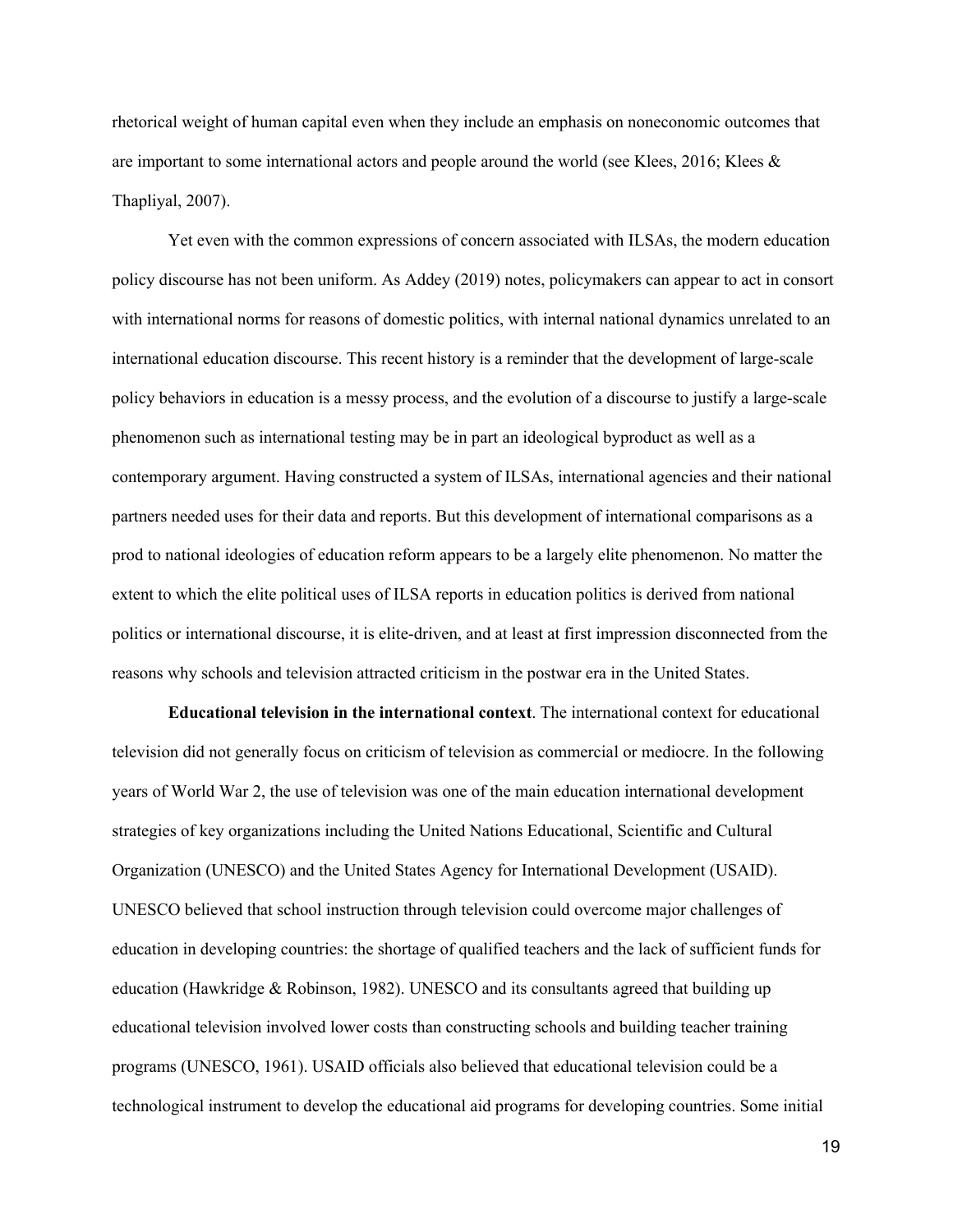reports by USAID stressed teacher shortages as an urgent issue of education in developing countries with rapid primary and secondary school enrollment growth, growth that exceeded the capacity of many countries to train new teachers (Hornik, 1973; Masoner & Klassen, 1979).

The main purpose of the establishment of educational television was not just introducing television to teachers and students in local countries but also establishing comprehensive educational reform to advance the quality of education, and perhaps bolstering the reputation of the United States, such as in educational television projects in El Salvador and South Korea. In the perspective of USAID, educational television could provide more efficient school instruction, and also provide a symbol of modern education that could also strengthen the image of the United States in the midst of the Cold War. These cases show that the international context of developing educational television was not limited to improve the school instruction, but also to enhance a broad range of the educational system in several countries.

Our tentative conclusion is that the criticisms of public schooling and television in the United States comprise a unique composition of both dynamics and context. There were some traits in common with potential parallels, but subtle differences exist in any direction. In the United States, moral panics about mass media, school library censorship, and witchhunts for teachers all focused more on concerns about morals than mediocrity. The largest moment of youth organization criticism was around the exclusion of girls from sports and other activities as part of second-wave feminism, and religious organizations were not the targets of major national criticism until the end of the century. Internationally, the expansion of large-scale assessment is part of a global discourse about the need for school reform, but in a more varied and complicated discourse. Finally, television in the international context becomes a target of opportunity to work around the limits of formal school expansion, rather than having the same type of dynamic in the sense that happened in the United States.

### **Conclusion**

To some extent we have operationalized twentieth-century national education discourse around agenda-setting: television and schooling are similar to the extent that they were both targeted as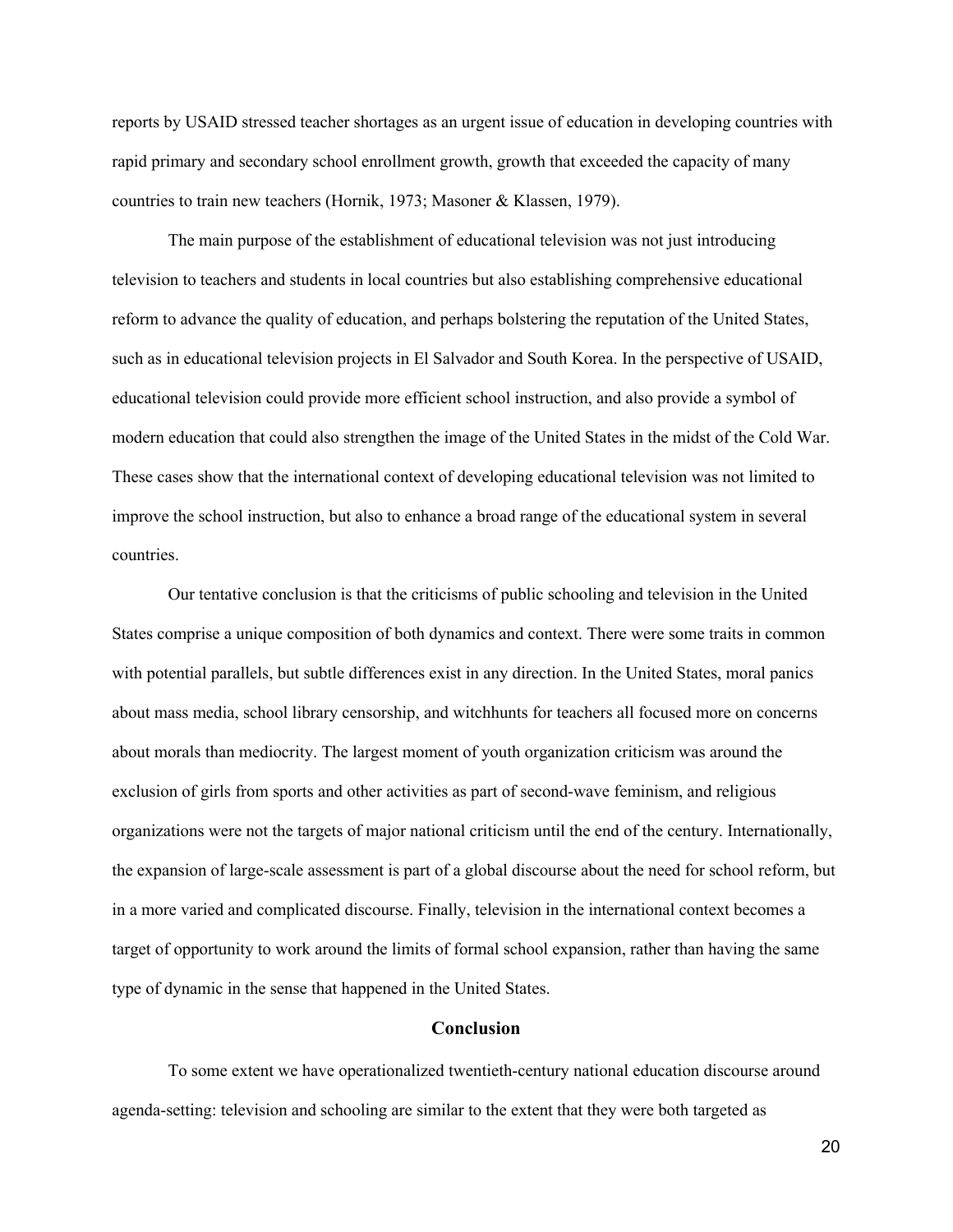problematic and mediocre mass institutions of childhood. But that framing device is a window through which we have examined how television fits into the educational history of the twentieth century. In seeing the parallel criticism of schools and television as mass mediocrity, we have discovered broader postwar parallels between schools and television, what one might call the four C's: common, cohort, custodial, and cultural experiences with complex public control. Each had fragmented curriculum (the school term) or content (for television). Each was experienced by children in an essentially local and social context even while that experience exposed them to some set of common cultural touchpoints, such that *Romper Room* and Friday-night football could be the shared experience of millions. And even in that local experience, there was the touch of the federal government, with desegregation and the emergence of a greater federal education policy structure for schools, and the licensing of broadcast stations and regulatory policy for television. In the postwar era, schooling and television were significant enough in the lives of children and families to be considered a national concern and a magnet for criticism. And moreso: they are relatively unique in both a national and international contexts; there are no identifiable social institutions for childhood and youth that attracted the same concerns in the United States, and the growing international discourse around global learning metrics appears to have its origins in elite dynamics.

We are left with a mundane and perhaps obvious conclusion: Schooling and television were the major institutions for American childhood in the half century after World War 2, and at least one significant portion of national discourse around them derives from that fact. We have come to this conclusion without inventing a new way of thinking about education, as Cremin urged. Instead, we have taken the education historiography as it exists, and applied it in a standard way to thinking about television as an *institutionalizing* experience for children and youth in the same way that schools had become by mid-century. Cremin was correct to pair television with schooling as part of the educational history of the twentieth century. Where he was incorrect was in his broad cultural interpretation of education. In *The Metropolitan Experience*, he placed television at the end of his chapter on a range of media in the sequence he thought was historically relevant: newspapers, radio, and television. That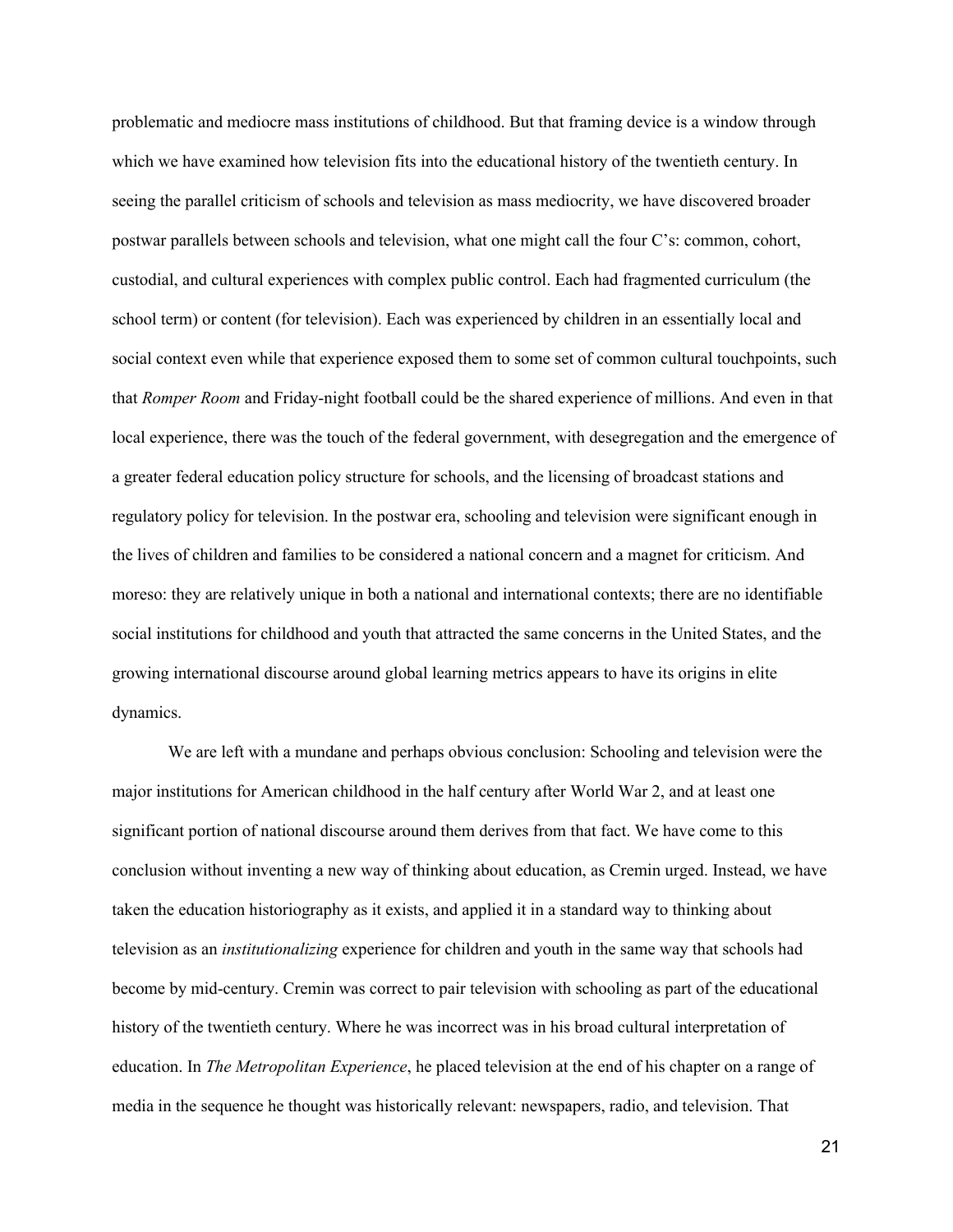grouping and order made sense from the perspective of a cultural historian interested in the production and consumption of culture -- Cremin's framework was closer to cultural history than educational history (Herbst, 1991). But it made less sense in the context of educational historiography, which provides us lenses through which we can useful examine the role of television.

Including television in the postwar history of education reinforces several important parts of the existing historiography that is more centered in public schooling: as we have argued here, mass education brought criticism of mediocrity and unreliability. In that regard, we agree with Cremin, and television supports the argument that education was part of a much broader war over culture in the postwar era, from historians such as Hartman (2019) and Petrzela (2015). But in addition, television shared with public schools a number of ways in which education was contested, from the role of education in solving social problems (especially inequality) to the question of who should shape the education of children and youth, including peers. Importantly, those debates became broadly national in the postwar era, even while the experiences of children, youth, families, and communities varied widely, and states continued to be the primary locus of policy. But including television should also change how we look at education in the twentieth century. Public schools comprised one of many institutions that shaped childhood and youth, and the contests and contingency involved in those institutional trajectories did not always sit in the trenches of local and state school politics. The politics of education spilled over from public schools into the politics of private education (e.g., Purdy, 2016, 2018), the politics of higher education (e.g., Hartman, 2019), and the politics of broadcasting. It is in this sense that we must frame our understanding of postwar education in the United States.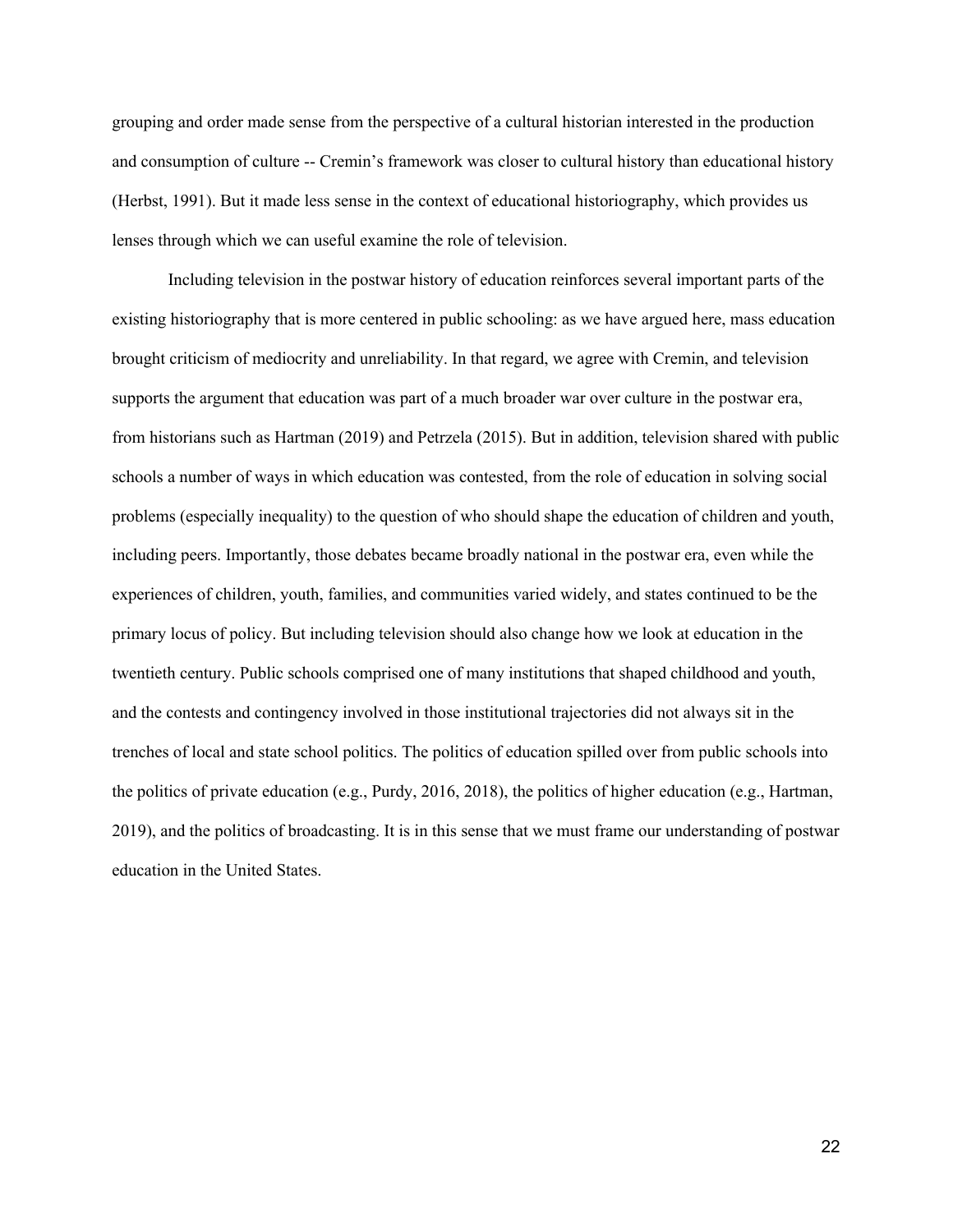# **References**

Abrams, D. E. (2012). The twelve-year-old girl's lawsuit that changed america: The continuing impact of NOW v. Little League Baseball, Inc. at 40. *Virginia Journal of Social Policy & the Law, 20*(2), 241–270.

Addey, C. (2019). The appeal of PISA for Development in Ecuador and Paraguay: Theorising and applying the global ritual of belonging. *Compare: A Journal of Comparative and International Education*. https://doi.org/10.1080/03057925.2019.1623653

Advisory Panel on the Scholastic Aptitude Test Score Decline. (1977). *On further examination: Report of the advisory panel on the Scholastic Aptitude Test score decline and appendices*. College Board.

Baker, S. (2015). Desegregation, minimum competency testing, and the origins of accountability: North Carolina and the nation. *History of Education Quarterly, 55*(1), 33–57.

https://doi.org/10.1111/hoeq.12091

Bestor, A. E. (1953). *Education Wastelands: Retreat from learning in our public school*. University of Illinois Press.

Boyer, P. S. (2002). *Purity in print: Book censorship in America from the gilded age to the computer age*. University of Wisconsin Press.

Braun, H. I., & Singer, J. D. (2019). Assessment for monitoring of education systems: International comparisons. *The Annals of the American Academy of Political and Social Science, 683*(1),

75–92. https://doi.org/10.1177/0002716219843804

Braverman, H. (1998). *Labor and monopoly capital: The degradation of work in the twentieth century*. Monthly Review Press.

Burress, L. (1989). *Battle of the books: Literary censorship in the public schools, 1958-1985*. Scarecrow Press.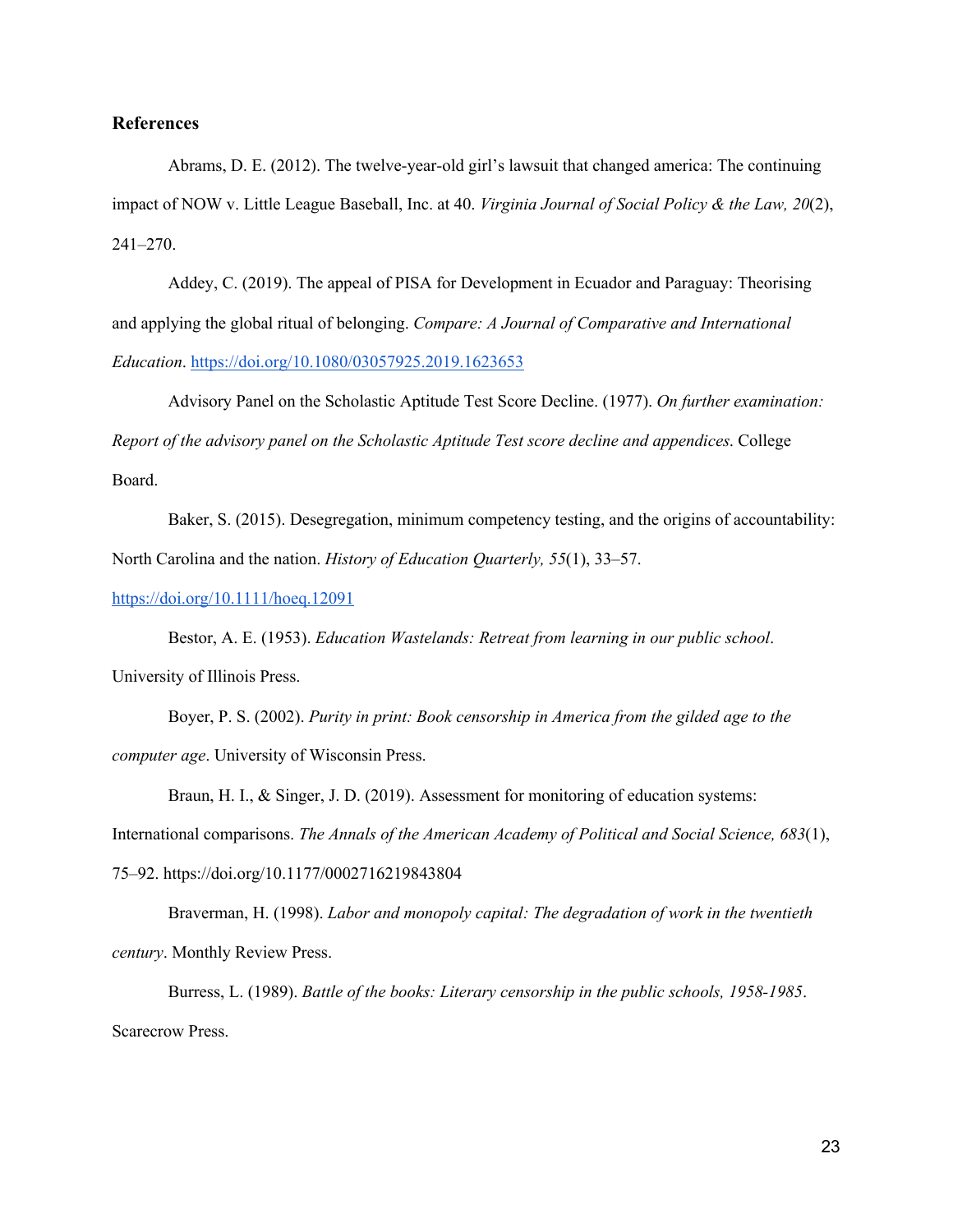Cain, V. (2017). From *Sesame Stree*t to prime time school television: Educational media in the wake of the Coleman Report. *History of Education Quarterly, 57*(4), 590–601.

https://doi.org/10.1017/heq.2017.34

Castillo, J. (2011). *A comparative historical analysis of post-war moral panics and the construction of youth from 1938 to 2010* [University of South Florida].

#### http://scholarcommons.usf.edu/etd/3025

Chudacoff, H. P. (1989). *How old are you? Age consciousness in American culture*. Princeton University Press.

Chudacoff, H. P. (1992). *How old are you?: Age consciousness in American culture*. Princeton University Press.

Church, R. L., Katz, M. B., Silver, H., & Cremin, L. A. (1989). The metropolitan experience in

American education. *History of Education Quarterly, 29*(3), 419–446. https://doi.org/10.2307/368911

Cobb-Roberts, D., Dorn, S., & Shircliffe, B. J. (2006). *Schools as imagined communities The creation of identity, meaning, and conflict in U.S. history*. Palgrave Macmillan.

Cohen, S. (1972). *Folk devils and moral panics: The creation of the mods and rockers*.

## MacGibbon and Kee.

Cremin, L. A. (1988). *American education: The metropolitan experience, 1876-1980*. Harper & Row.

Cremin, L. A. (1988). *American education: The metropolitan experience, 1876-1980*. Harper & Row.

Cremin, L. A. (1990). *Popular education and its discontents*. Harper & Row.

Davies, G. (2007). *See government grow: Education politics from Johnson to Reagan*. University Press of Kansas.

Delmont, M. F. (2016). *Why busing failed: Race, media, and the national resistance to school desegregation*. University of California Press.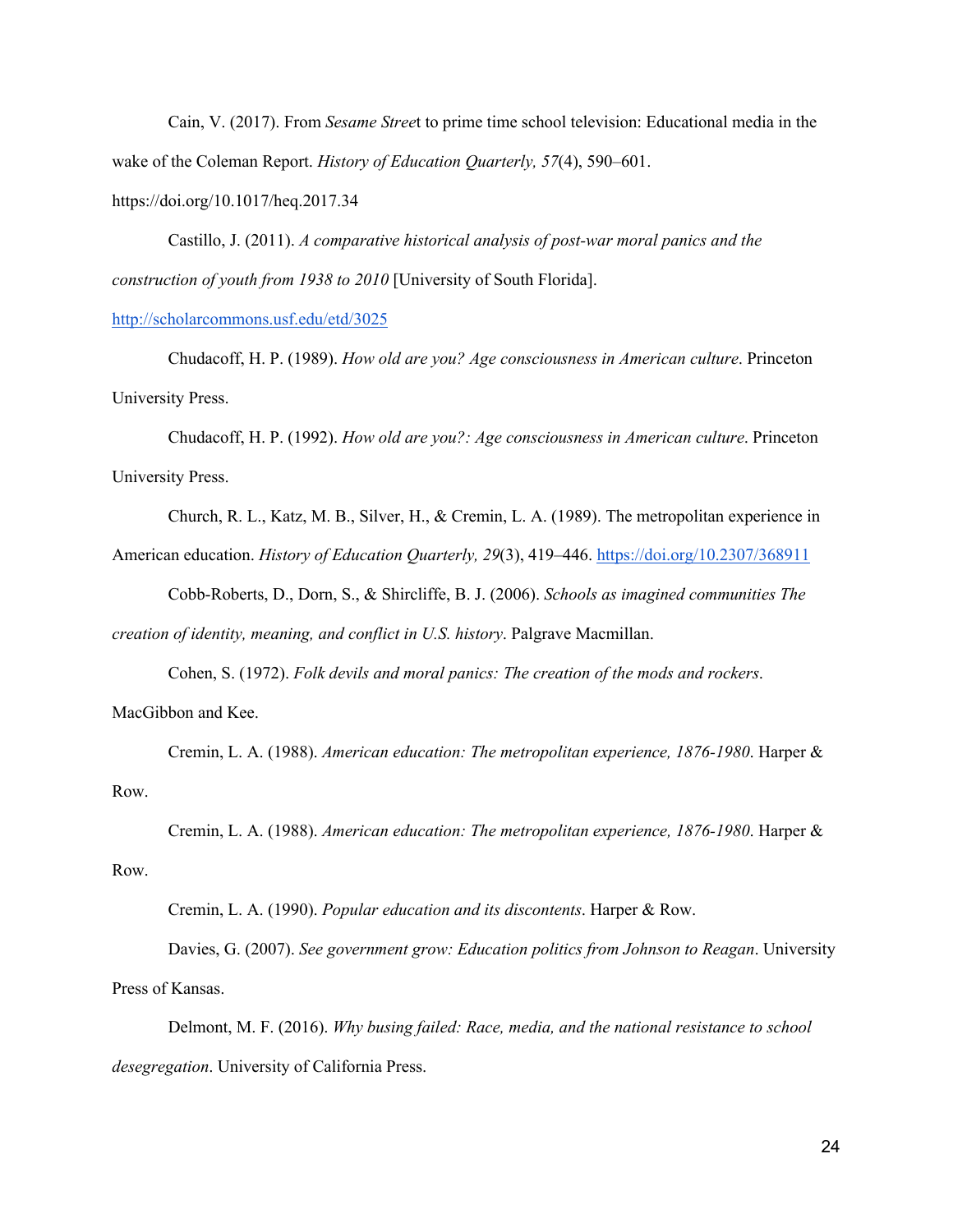Depalma, A. (2002, March 19). Church scandal resurrects old hurts in Louisiana bayou. *New York Times*. https://www.nytimes.com/2002/03/19/us/church-scandal-resurrects-old-hurts-in-louisiana-

bayou.html

Fischman, G. E., Topper, A. M., Silova, I., Goebel, J., & Holloway, J. L. (2019). Examining the influence of international large-scale assessments on national education policies. *Journal of Education Policy, 34*(4), 470–499. https://doi.org/10.1080/02680939.2018.1460493

Gantz, W., & Masland, J. (1986). Television as babysitter. *Journalism Quarterly, 63*(3), 530–536. https://doi.org/10.1177/107769908606300312

Gantz, W. (1982, July). Television the surrogate parent: Uses and correlates of television as

babysitter. Association for Education in Journalism, Athens, OH. https://eric.ed.gov/?id=ED218650

Geller, E. (1984). *Forbidden books in American public libraries, 1876-1939: A study in cultural change*. Greenwood Press.

Gilbert, J. (1988). *A cycle of outrage: America's reaction to the juvenile delinquent in the 1950s*. Oxford University Press.

Graves, K. (2009). *And they were wonderful teachers: Florida's purge of gay and lesbian teachers*. University of Illinois Press.

Greene, J., & Haidt, J. (2002). How (and where) does moral judgment work?. *Trends in Cognitive Sciences, 6*(12), 517-523.

Grek, S. (2020). Facing "a tipping point"? The role of the OECD as a boundary organisation in governing education in Sweden. *Education Inquiry, 11*(3), 175–195.

https://doi.org/10.1080/20004508.2019.1701838

Grossberg, M. (2012). Liberation and caretaking: Fighting over children's rights in postwar America. In P. S. Fass & M. Grossberg (Eds.), *Reinventing childhood after World War II* (pp. 19–37). University of Pennsylvania Press.

Hartman, A. (2019). *A war for the soul of America: A history of the culture wars* (2nd ed.). University of Chicago Press.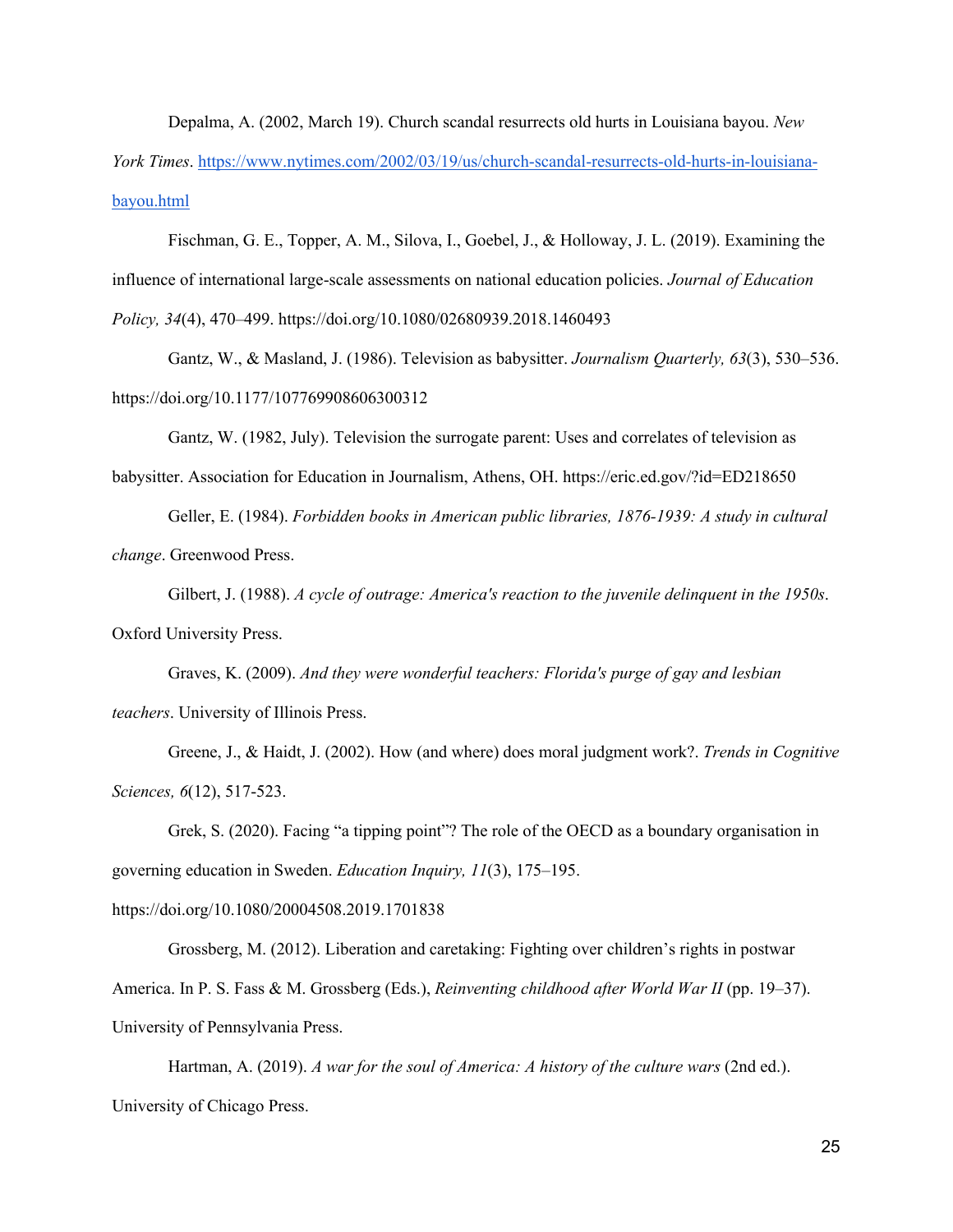Hayden, D. (1986). *Redesigning the American dream: The future of housing, work, and family life*. W.W. Norton.

Hawkridge, D., & Robinson, J. (1982). *Organizing educational broadcasting*. The UNESCO Press.

Henry, P. M. (2001). US school libraries. In D. Jones (Ed.), *Censorship: A world encyclopedia* (pp. 1421-1423). Taylor & Francis.

Herbst, J. (1991). Cremin's American paideia. *The American Scholar, 60*(1), 128–140.

Hilgartner, S., & Bosk, C. L. (1988). The rise and fall of social problems: A public arenas model. *American Journal of Sociology, 94*(1), 53–78. https://doi.org/10.1086/228951

Hochschild, J. L., & Scovronick, N. (2004). *The American dream and the public schools*. Oxford University Press.

Hornik, R. C. (1973). *Television and educational reform in El Salvador. Final report*. Institution for Communication Research, Stanford University. https://eric.ed.gov/?id=ED084810

Jenkins, C. A. (1995). The strength of the inconspicuous: Youth services librarians, the American Library Association, and intellectual freedom for the young, 1939-1955 [Ph.D., The University of Wisconsin - Madison].

http://search.proquest.com/pqdtglobal/docview/304246446/abstract/CD6AFECEFDE4ABEPQ/1

Jennings, S. E. (1981). "As American as hot dogs, apple pie and Chevrolet:" The desegregation of Little League baseball. *The Journal of American Culture, 4*(4), 81–91.

Kingdon, J. W. (2011). *Agendas, alternatives, and public policies* (2nd ed.). Longman. Klees, S. J., & Thapliyal, N. (2007). The right to education: The work of Katarina Tomasevski.

*Comparative Education Review, 51*(4), 497–510. https://doi.org/10.1086/520863

Klees, S. J. (2016). Human capital and rates of return: Brilliant ideas or ideological dead ends? *Comparative Education Review, 60*(4), 644–672. https://doi.org/10.1086/688063

Labaree, D. (1997). *How to succeed in school without really learning: The credentials race in American education*. Yale University Press.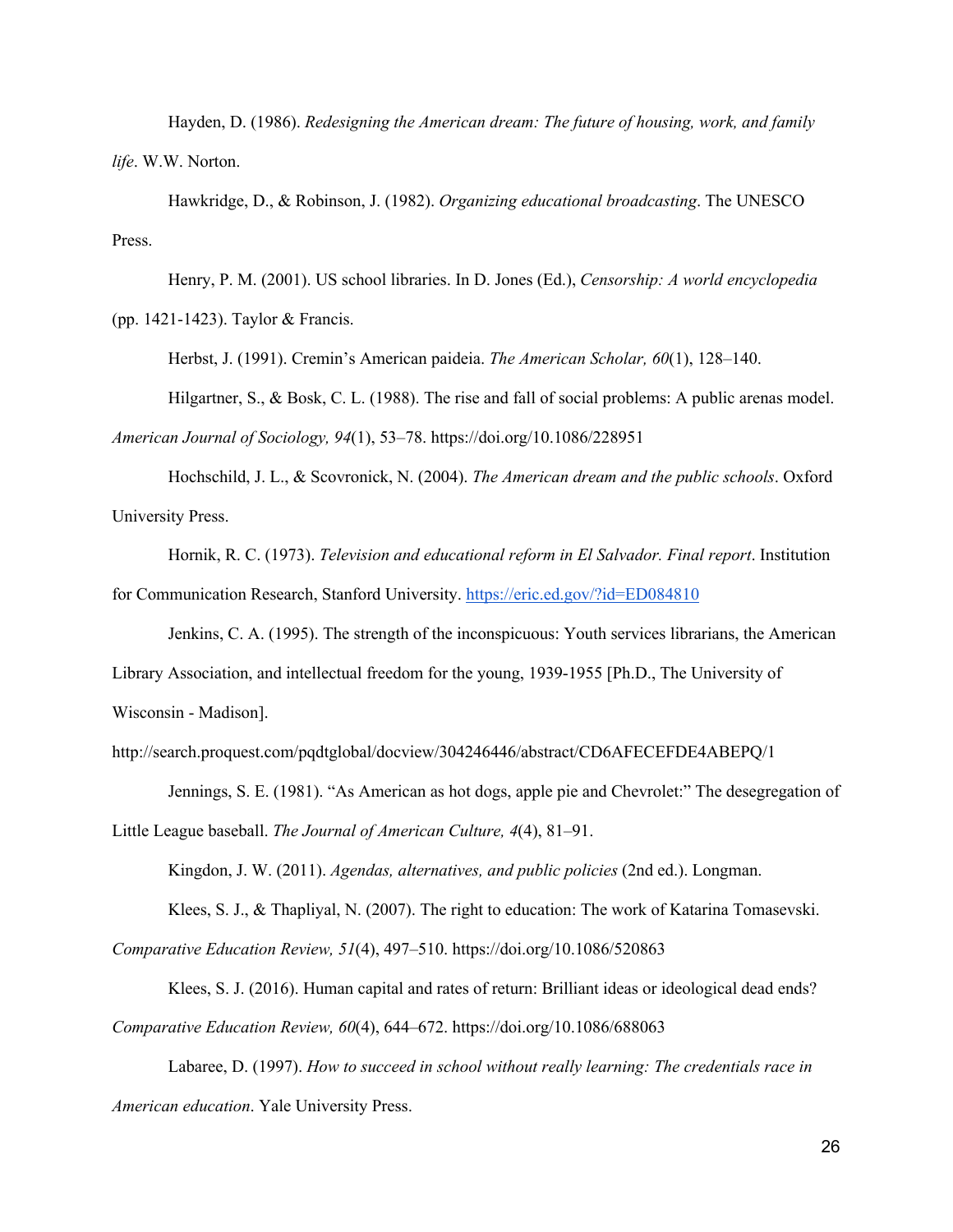Lakoff, G., & Johnson, M. (2008). *Metaphors we live by*. University of Chicago Press.

Maccoby, E. E. (1951). Television: Its impact on school children. *Public Opinion Quarterly,* 

*15*(3), 421–444. https://doi.org/10.1086/266328

Masoner, P. H., & Klassen, F. H. (1979). *Analytical case study of the Korean Educational Development Institute. Final report*. https://eric.ed.gov/?id=ED207976

Metz, M. H. (1989). Real school: A universal drama amid disparate experience. *Politics of Education Association Yearbook, 4*(5), 75–91.

Meyer, J. W., Ramirez, F. O., & Soysal, Y. N. (1992). World expansion of mass education, 1870- 1980. *Sociology of Education, 65*(2), 128–149. https://doi.org/10.2307/2112679

Minow, N. N. (1961, May). Address to the National Association of Broadcasters (Television and the Public Interest). Presented at the National Association of Broadcasters, Washington, DC. Retrieved from https://www.americanrhetoric.com/speeches/newtonminow.htm

Morrow, R. W. (2006). *"Sesame Street" and the reform of children's television*. Johns Hopkins University Press.

National Commission on Excellence in Education. (1983). *A nation at risk: An imperative for* 

*educational reform*. U.S. Department of Education. Retrieved from

https://www2.ed.gov/pubs/NatAtRisk/index.html

Petrzela, N. M. (2015). *Classroom wars: Language, sex, and the making of modern political culture*. Oxford University Press.

Popular Education and Its Discontents. (1990, March 17). Richard Heffner's Open Mind Archive. https://www.thirteen.org/openmind-archive/education/popular-education-and-its-discontents/

Postman, N. (1985). *Amusing ourselves to death: Public discourse in the age of show business*. Viking.

Powell, A. G., Cohen, D. K., & Farrar, E. (1985). *The shopping mall high school: Winners and losers in the educational marketplace*. Houghton Mifflin.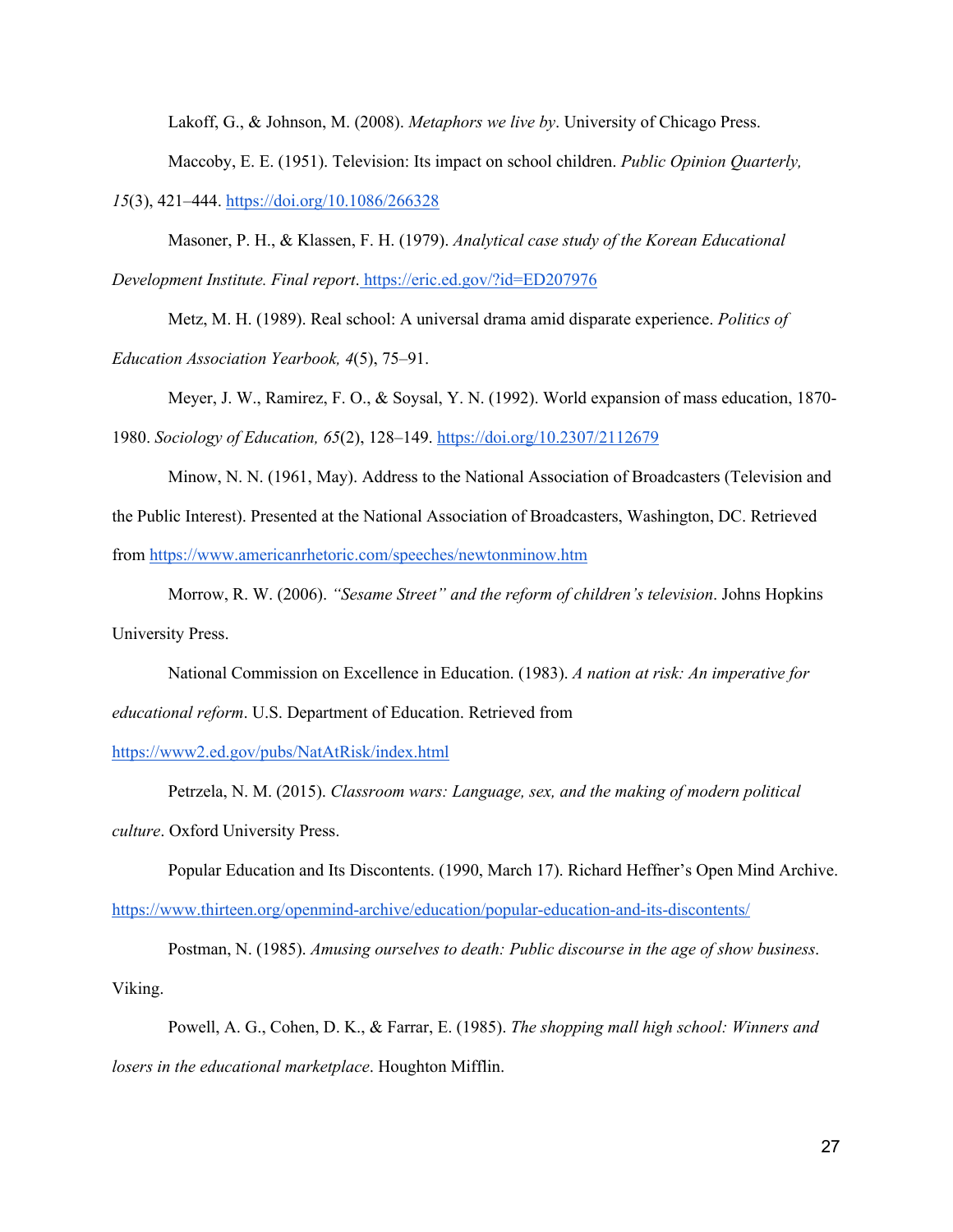Purdy, M. A. (2016). Blurring public and private: The pragmatic desegregation politics of an elite private school in Atlanta. *History of Education Quarterly, 56*(1), 61–89.

https://doi.org/10.1111/hoeq.12149

Purdy, M. A. (2018). *Transforming the elite: Black students and the desegregation of private schools*. University of North Carolina Press.

RIckover, H. G. (1963). *American education: A national failure*. E. P. Dutton & Co., Inc. Schell, J. (1975). *The time of illusion*. New York: Knopf.

Schneider, A., & Ingram, H. (1993). Social construction of target populations: Implications for politics and policy. *American Political Science Review, 87*(2), 334-347.

Silberman, C. E. (1970). *Crisis in the classroom: The remaking of American education*. Vintage Books.

Sipe, A. W. R. (1995). *Sex, priests, and power: Anatomy of a crisis*. Brunner/Mazel.

Sobe, N. W., & Ortegón, N. D. (2009). Scopic systems, pipes, models and transfers in the global circulation of educational knowledge and practices. *Yearbook of the National Society for the Study of Education, 108*(2), 49–66. https://doi.org/10.1111/j.1744-7984.2009.01161.x

Sorensen, T. B., & Robertson, S. L. (2020). Ordinalization and the OECD's governance of teachers. *Comparative Education Review, 64*(1), 21–45. https://doi.org/10.1086/706758

Spring, J. H. (1988). *The sorting machine revisited: National educational policy since 1945* (Updated ed.). Longman Group United Kingdom.

Surgeon General's Scientific Advisory Committee on Television and Social Behavior. (1972). *Television and growing up: The impact of televised violence. A report to the Surgeon General of the United States*. United States Public Health Service. https://eric.ed.gov/?id=ED057595

Taylor, C. (2011). *Reds at the blackboard: Communism, civil rights, and the New York City teachers union*. Columbia University Press.

Tyack, D. B., & Cuban, L. (1995). *Tinkering toward utopia: A century of public school reform*. Harvard University Press.